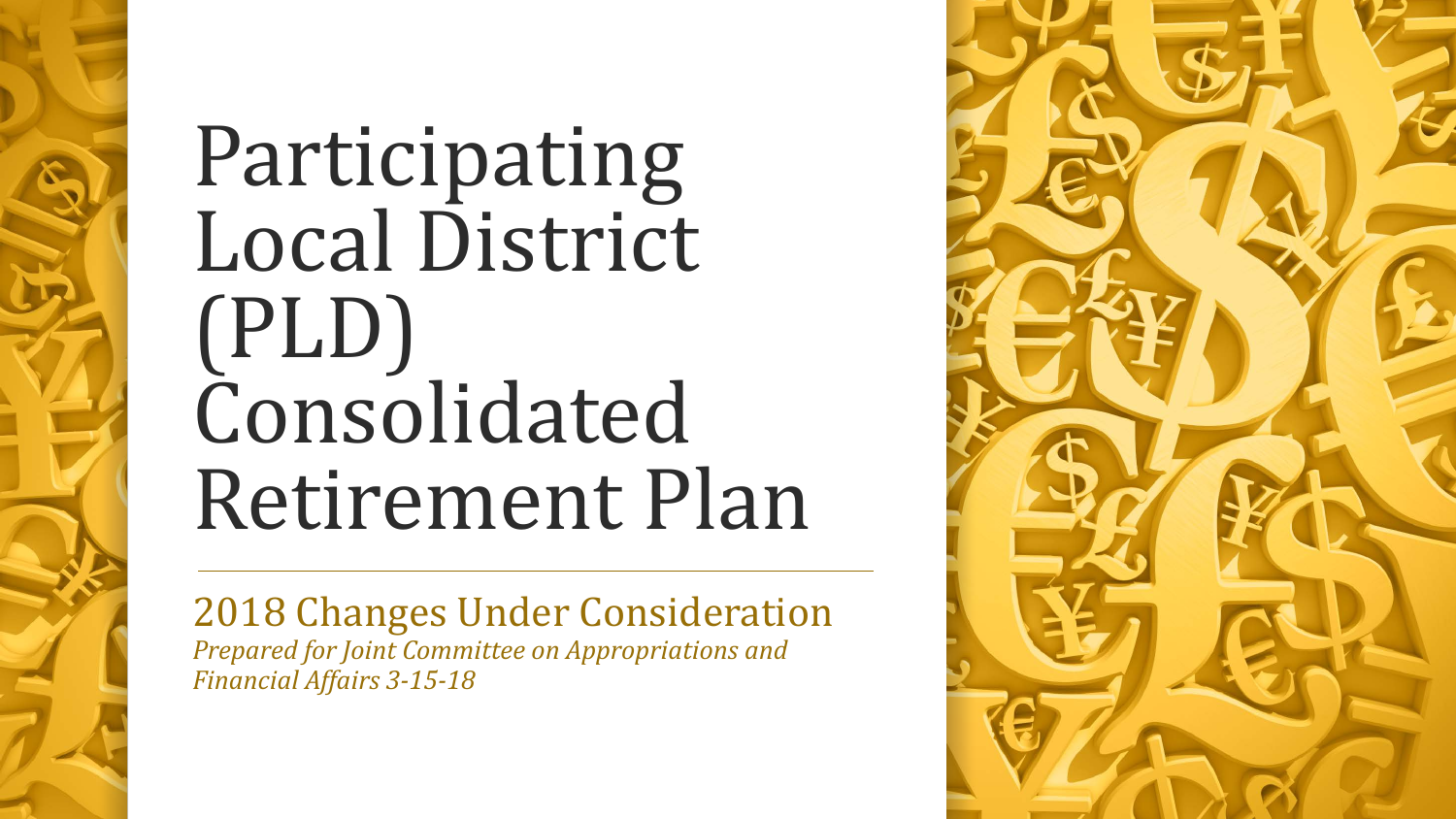# MainePERS PLD Defined Benefit Plan

- The PLD Consolidated Plan was established in 1994 (many employers participated as individual PLDs prior to 1994)
- The Plan offers multiple options, all based on:
	- The average of your highest 3 years of salary
	- The number of years you worked under the plan (also known as service credit)
	- A multiplier of 1 or 2%
- Some MainePERS employers also participate in Social Security
- MainePERS offers one defined contribution plan option to PLDs
- The PLD Advisory Committee reviews and recommends changes to the PLD Plan to the MainePERS Board of Trustees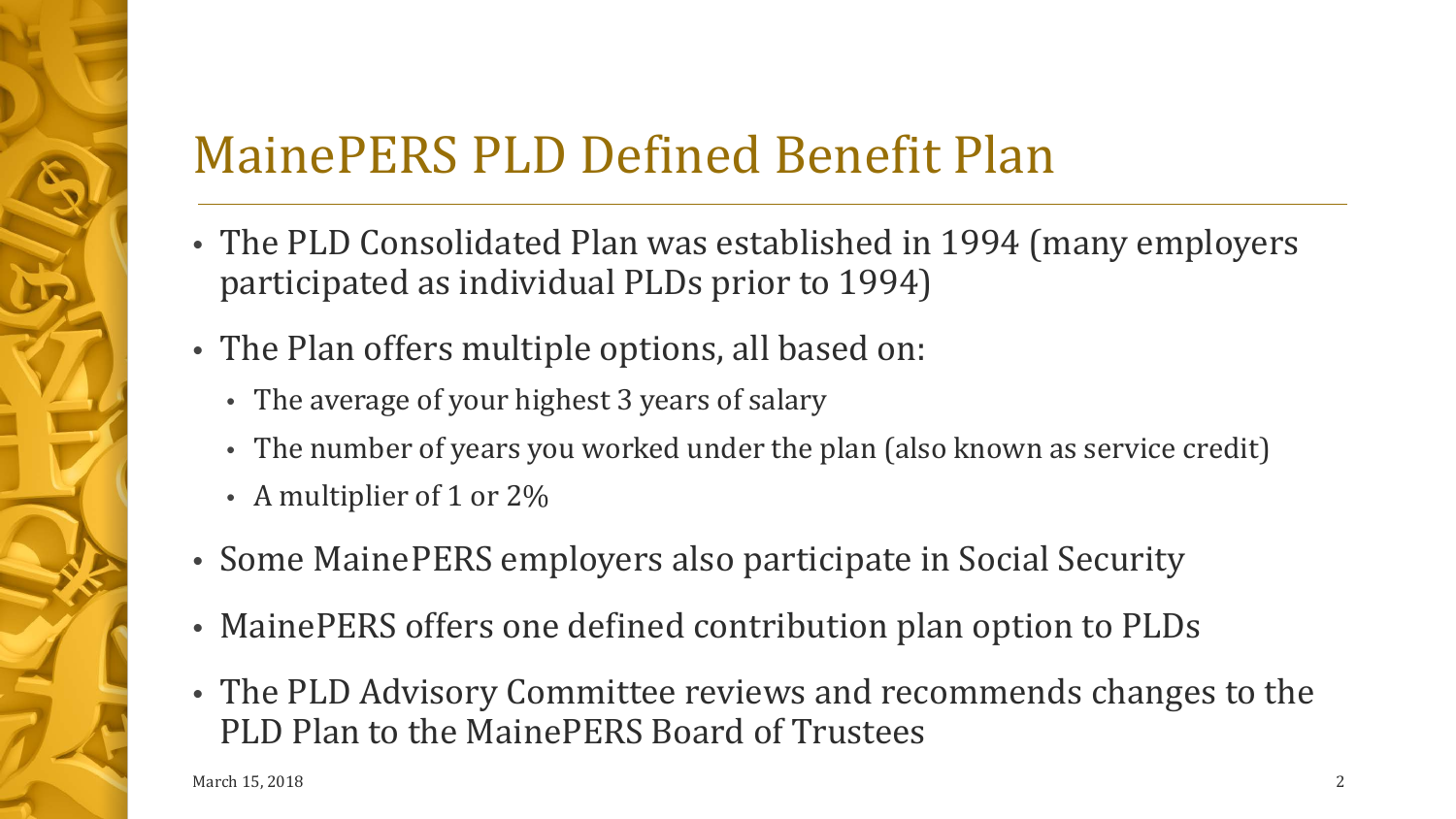# PLD Advisory Committee

- The PLD Advisory Committee membership is set in statute and consists of 10 voting members (5 from labor and 5 from management):
	- One member designated by the MEA
	- One member designated by the AFSCME
	- One member designated by MSEA/SEIU
	- One member designated by IAFF
	- One member designated by Teamsters
	- Three members designated by MMA
	- Two members designated by MSMA
- And 2 non-voting members
	- One designated by the Governor
	- MainePERS Executive Director who serves as chair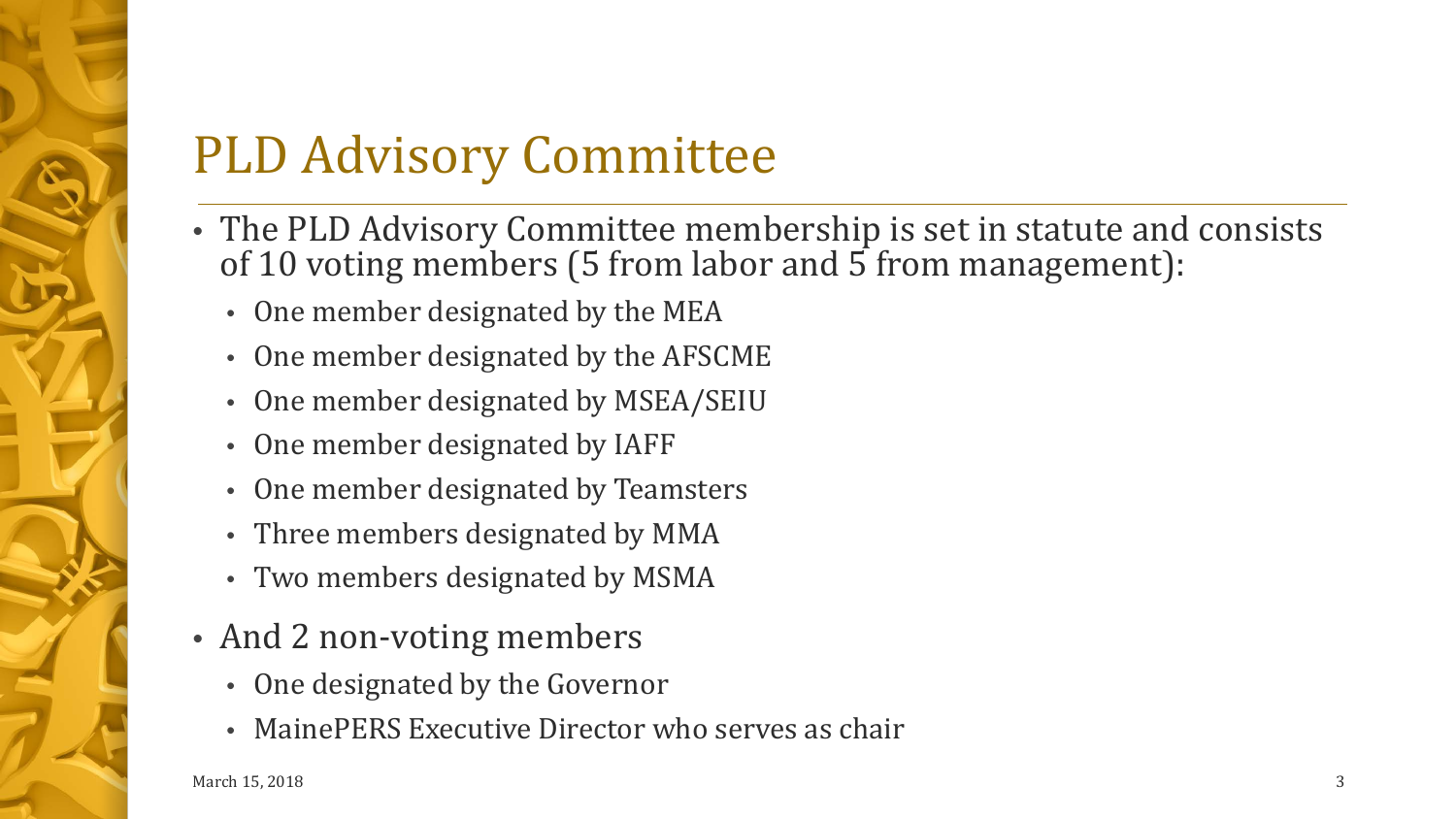# What is the Current PLD Plan Funding Status?

#### **PLD Consolidated Plan Funding Levels**

**PLD Plan Funding Level by Year**



- The PLD Plan funding, like others, was harmed by the 2008-09 market crash
- Aggregate member rates have increased from 6.5% to 8% in response to market volatility of the last decade
- Aggregate PLD employer contribution rates have moved to 10% and will go higher without investment earnings regularly exceeding 10-11%
	- Long-term earnings have steadily dropped over the years along with a low-interest rate environment

March  $15, 2018$  4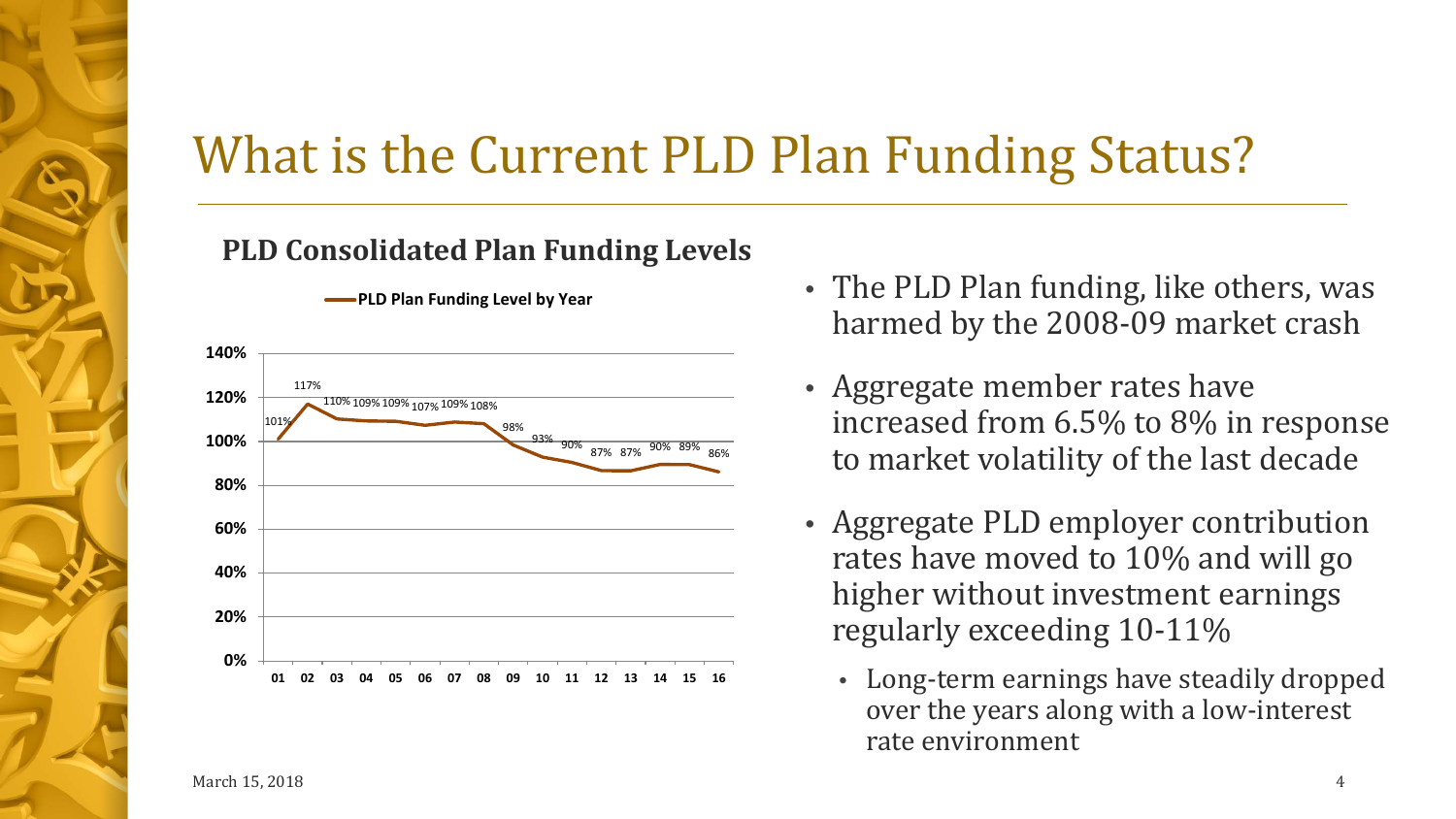# How Do PLD Contribution Rates Compare with Spending on Other US Public Pensions?



*Take-away - PLD Plan contribution rates remain lower than average rates throughout the country, but tolerance for rates is often regionally determined*

March  $15, 2018$  5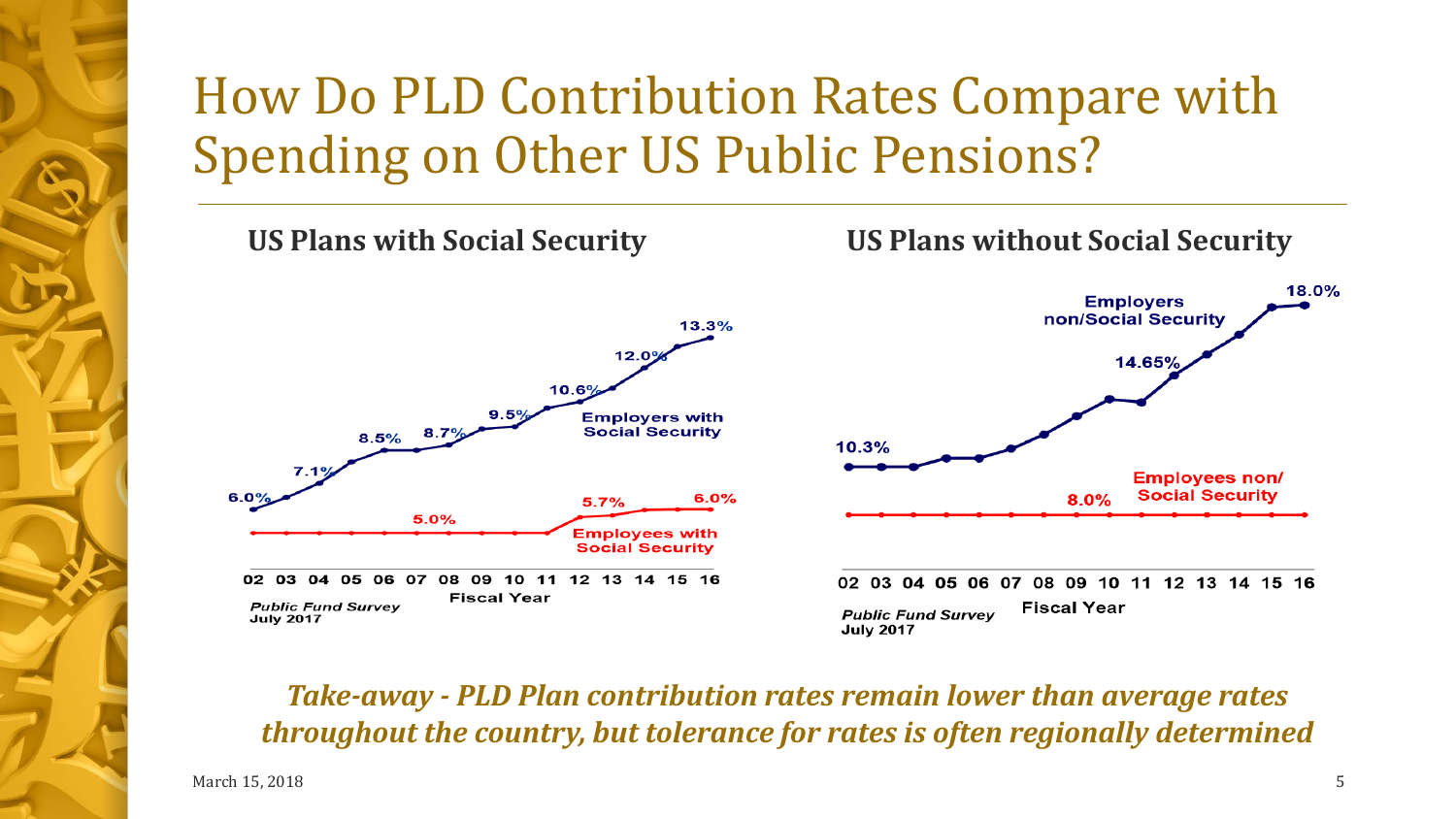### Is Decreasing Funding and Increasing Contribution Rates Only a PLD Plan Problem? Definitely *Not*.

#### **PLD Consolidated Plan Funding Levels US Public DB Plan Funding Levels**



March  $15, 2018$  6 *Take-away - The PLD Plan has managed market volatility better than most, but investment performance alone cannot bring the Plan back to 100% funding*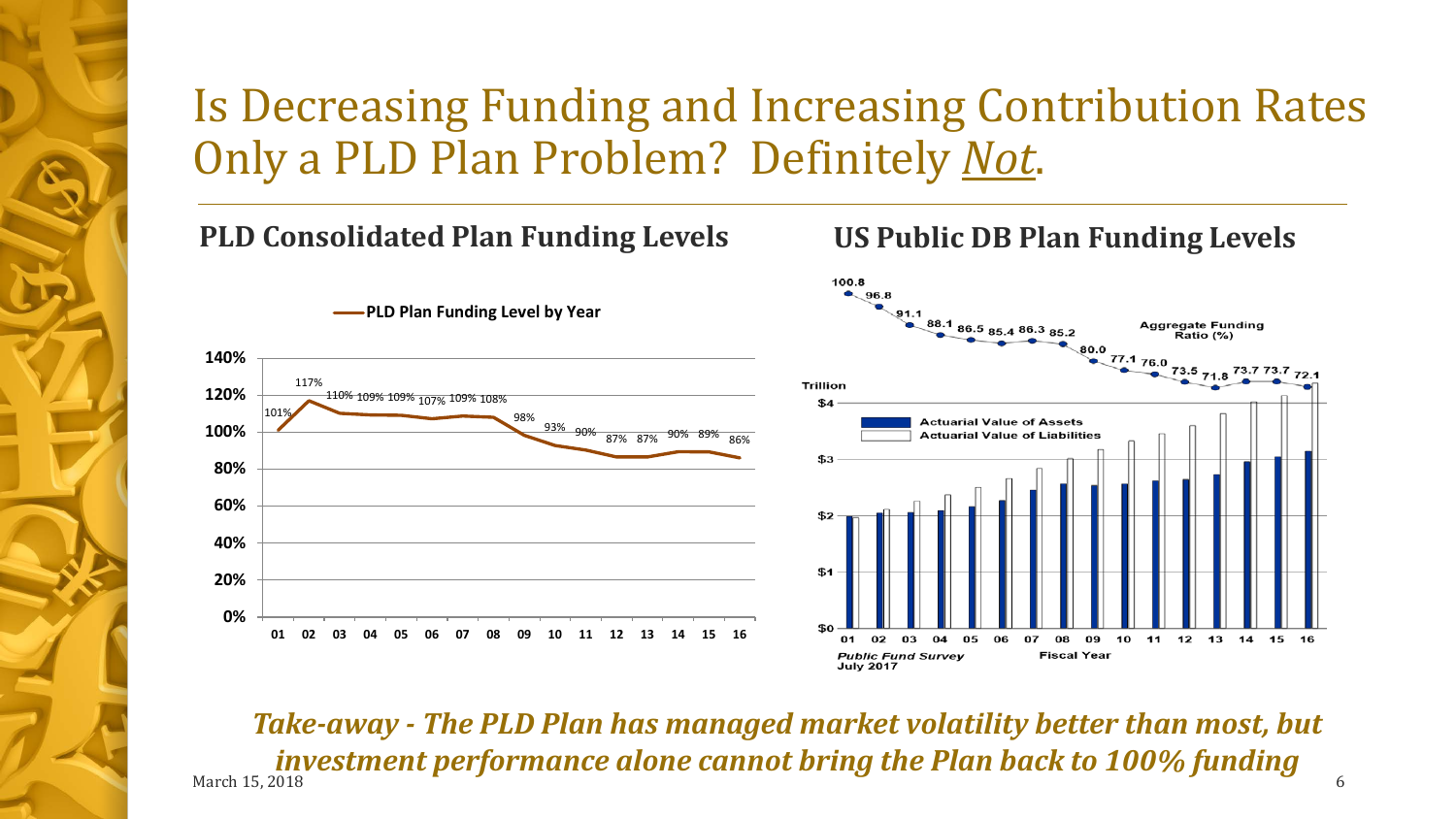# Why is the Funding Lower than 15 Years Ago?

| <b>MainePERS Fiscal Year Performance Results Net of Fees</b> |                                      |          |          |         |        |         |         |         |         |                  |
|--------------------------------------------------------------|--------------------------------------|----------|----------|---------|--------|---------|---------|---------|---------|------------------|
| Year                                                         | <b>Market Value</b><br>(in millions) | 1 year   | 2 year   | 3 year  | 5 year | 10 year | 15 year | 20 year | 25 year | 30 <sub>ye</sub> |
| FY 2017                                                      | \$13,385                             | 12.5%    | 6.4%     | 4.9%    | 8.4%   | 4.9%    | 7.0%    | 6.3%    | 7.8%    | 7.9%             |
| FY 2016                                                      | \$12,283                             | 0.6%     | 1.3%     | 6.2%    | 6.0%   | 5.2%    | 5.6%    | 6.6%    | 7.8%    | 7.9%             |
| FY 2015                                                      | \$12,610                             | 2.0%     | 9.1%     | 9.8%    | 10.2%  | 5.9%    | 5.0%    | 7.4%    | 8.1%    | 8.7%             |
| FY 2014                                                      | \$12,732                             | 16.7%    | 13.9%    | 9.3%    | 12.1%  | 6.9%    | 5.5%    | 8.1%    | 8.4%    | 9.5%             |
| FY 2013                                                      | \$12,264                             | 11.1%    | 5.7%     | 11.0%   | 4.3%   | 6.9%    | 5.2%    | 7.5%    | 8.3%    | 8.7%             |
| FY 2012                                                      | \$10,470                             | 0.6%     | 11.0%    | 11.0%   | 1.5%   | 6.3%    | 5.6%    | 7.7%    | 7.8%    | 9.7%             |
| FY 2011                                                      | \$10,739                             | 22.4%    | 16.6%    | 3.4%    | 4.4%   | 5.4%    | 6.8%    | 8.3%    | 8.2%    | 9.6%             |
| FY 2010                                                      | \$8,934                              | 11.1%    | $-5.0%$  | $-4.4%$ | 1.8%   | 2.5%    | 6.4%    | 7.5%    | 8.4%    | 9.4%             |
| FY 2009                                                      | \$8,291                              | $-18.8%$ | $-11.3%$ | $-3.0%$ | 1.9%   | 2.3%    | 6.8%    | 7.5%    | 9.0%    | 9.5%             |
| FY 2008                                                      | \$10,538                             | $-3.2%$  | 6.1%     | 6.5%    | 9.5%   | 5.6%    | 8.5%    | 9.3%    | 9.6%    | 10.7%            |
| FY 2007                                                      | \$11,031                             | 16.2%    | 11.7%    | 11.8%   | 11.4%  | 7.7%    | 9.8%    | 9.4%    | 11.4%   | 11.09            |
| FY 2006                                                      | \$9,559                              | 7.5%     | 9.6%     | 11.9%   | 6.4%   | 7.9%    | 9.6%    | 9.2%    | 10.7%   |                  |
| FY 2005                                                      | 8,921<br>\$                          | 11.8%    | 14.2%    | 11.1%   | 3.2%   | 8.8%    | 9.5%    | 10.1%   | 11.0%   |                  |
| FY 2004                                                      | 8,021<br>\$                          | 16.6%    | 10.8%    | 4.3%    | 2.8%   | 9.4%    | 9.4%    | 10.8%   | 11.1%   |                  |

- The 2008-09 recession
- Continuing low interest rates
- Receding bull markets
- There is no indication that consistently strong market returns by themselves will restore PLD funding to 100%

March 15, 2018 <sup>7</sup> *Important Note – MainePERS investment returns mirror other US institutional investors*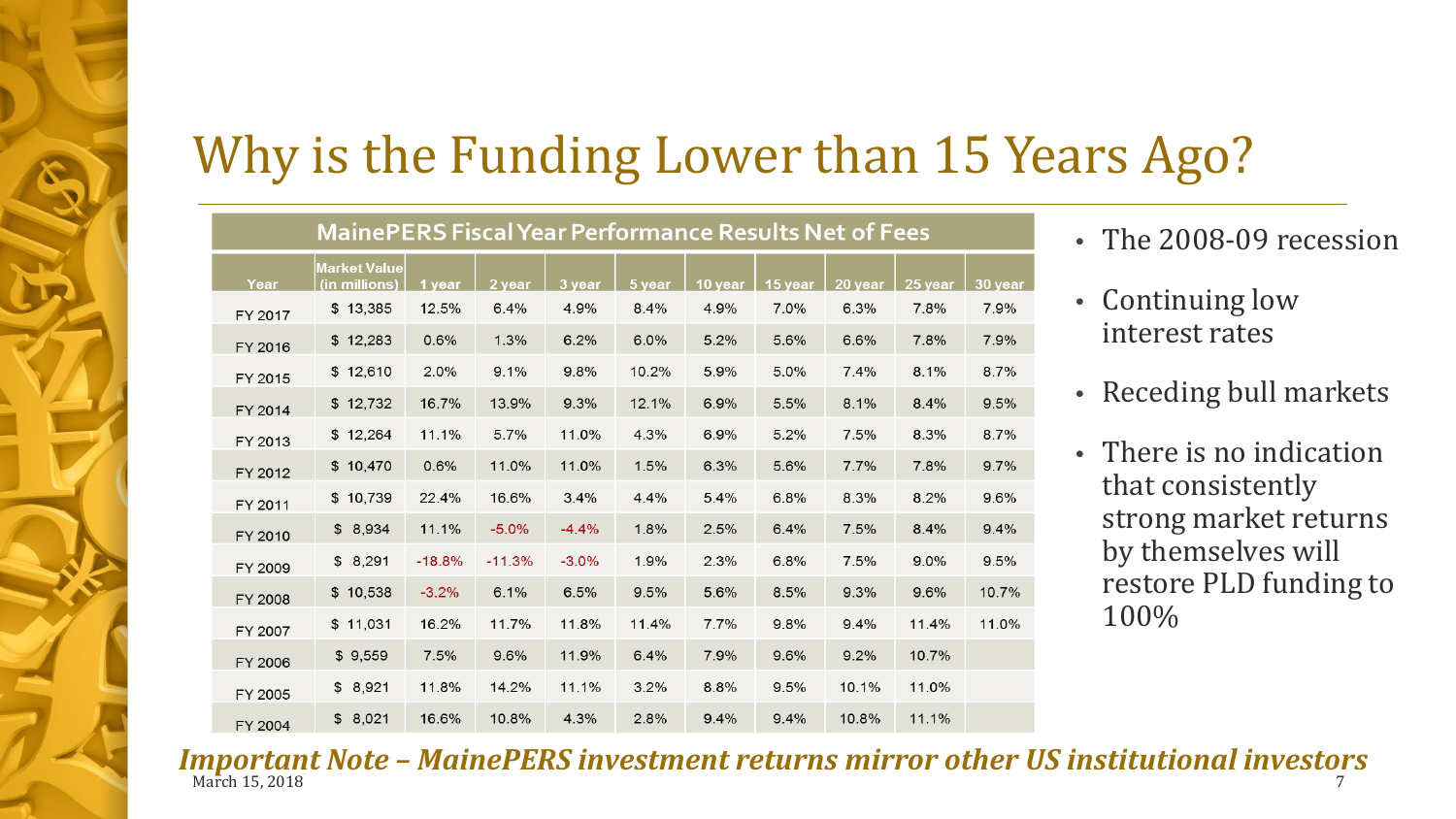# Myth Market Recovery Means the Plan Should Be Fine

#### Total recovery requires two steps

- 1. Retirement plans first have to get back to their pre-recession level
- 2. Then they have to catch up to where they would have been had the recession never occurred

*Example:* You had \$50,000 in 2007 expecting to earn 5% each year

- If all had gone as planned, you would expect to have \$81,500 in 2017
- Given actual market conditions, you are more likely now to have \$71,000

To fully catch up and reach \$81,500, you must have earned 9.75% each year from 2009 on, or . . .

You could have added an additional \$900 each year, or \$8,100 total, to your original savings beginning in 2009 to get back to \$81,500 today

*Takeaway – Financial markets alone cannot make up the losses they create*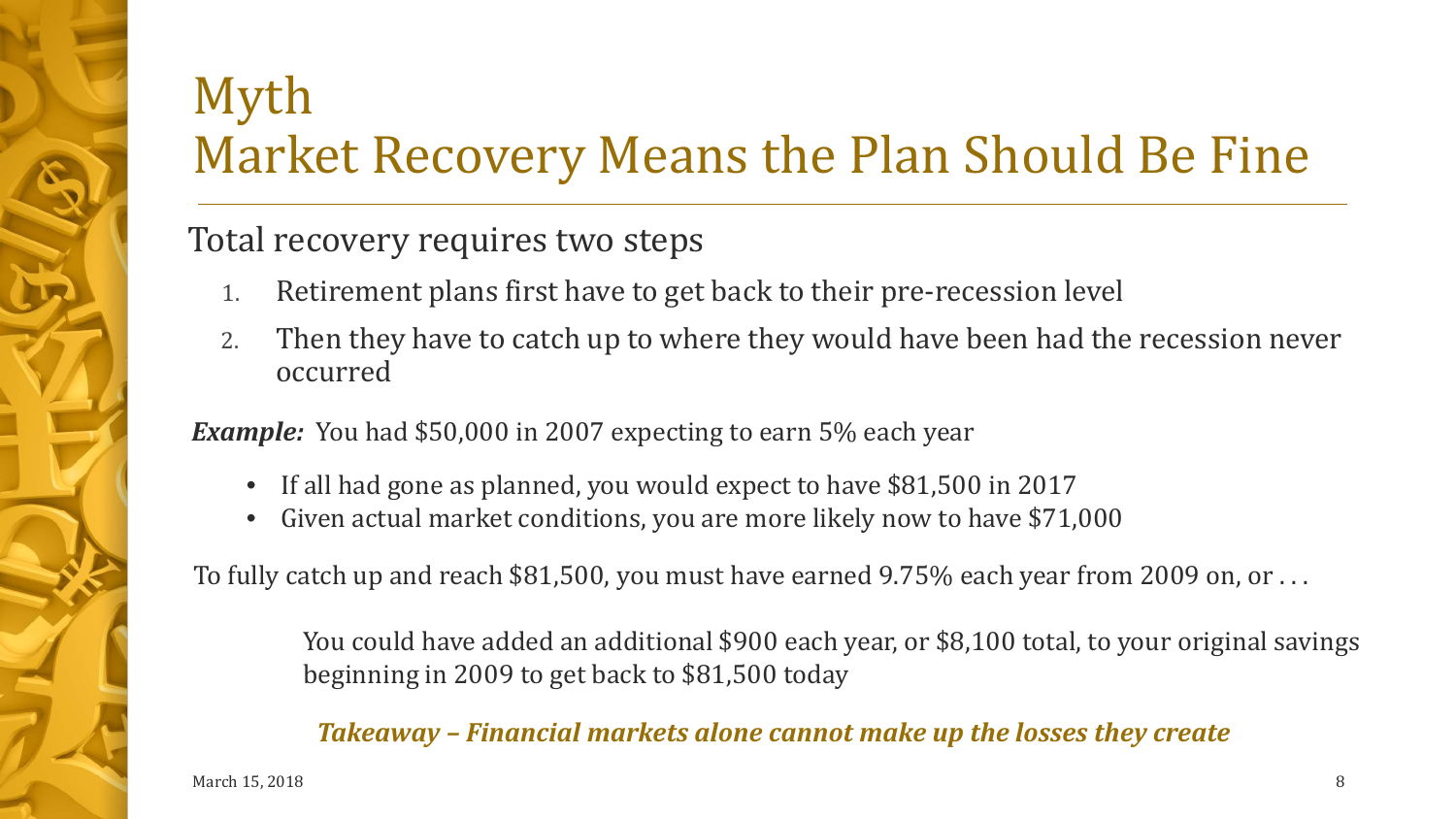# How Did this Impact the PLD Plan?

*The \$2.6B in PLD Plan assets in trust would likely be closer to \$3.0B if the recession had not occurred.*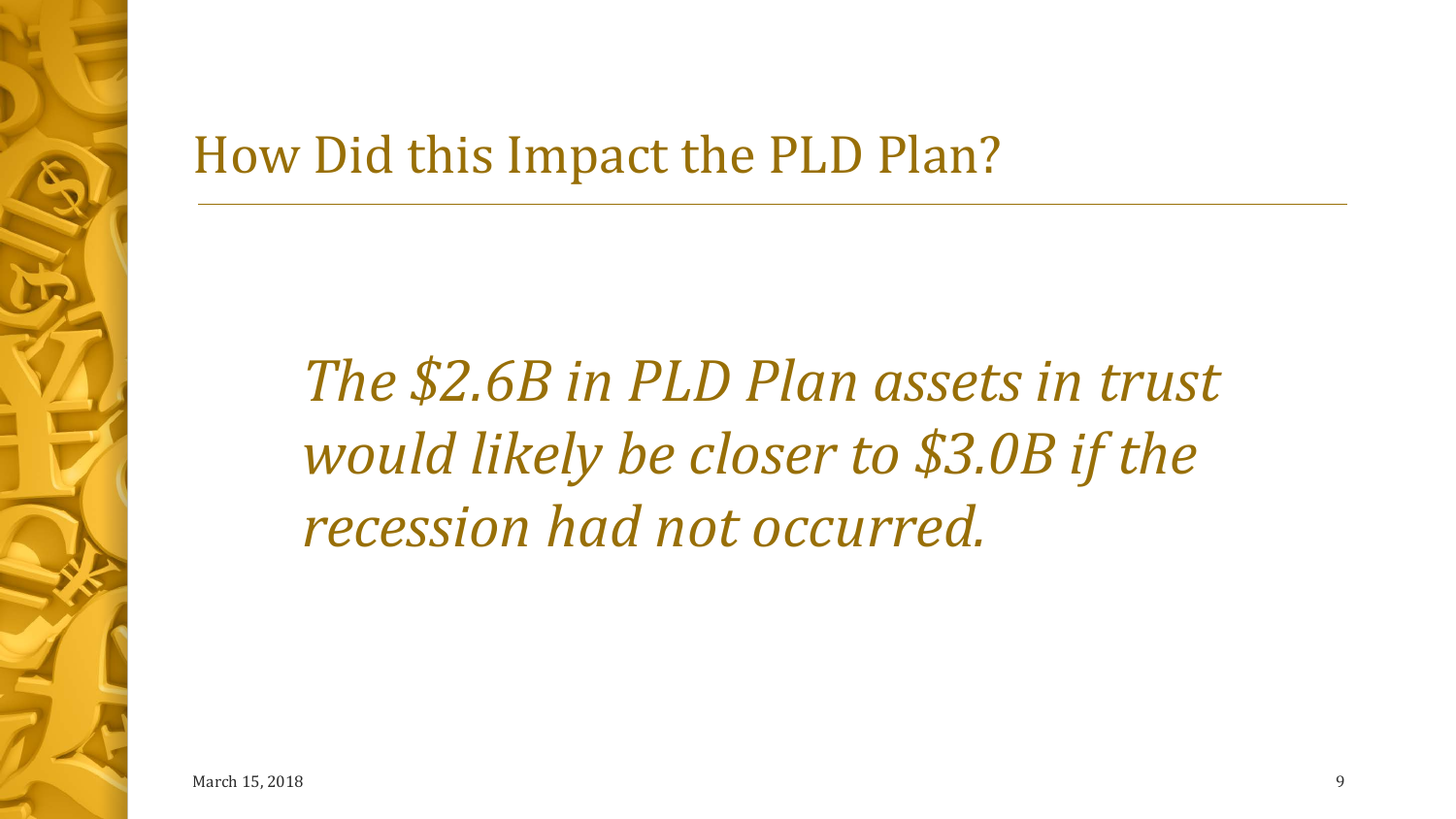# Recent Headlines about Public Pensions



- "NY State Teamsters pension fund cuts approved" *September 13, 2017 P&I*
- "Kentucky Pension Crisis: Local governments face 50-60% increase in pension costs" *September 7, 2013 Courier Journal*
- "Consultants recommend switching current Kentucky workers to a DC plan and voiding effects of COLA since 1996" *August 30, 2017 NASRA*
- "Milliman report lower aggregate public pension funding" *August 30, 2017 NASRA*
- "U.S. states' pension plans' funding ratio down in 2016" *June 26, 2017 Reuters*
- "Colorado PERA Board Endorses Package of Reforms" *– Colorado Public Employees Retirement Association*

<sup>March 15, 2018</sup> these times by paying attention and making changes when needed.  $10\,$ *The Good News: The PLD Plan has remained strong throughout*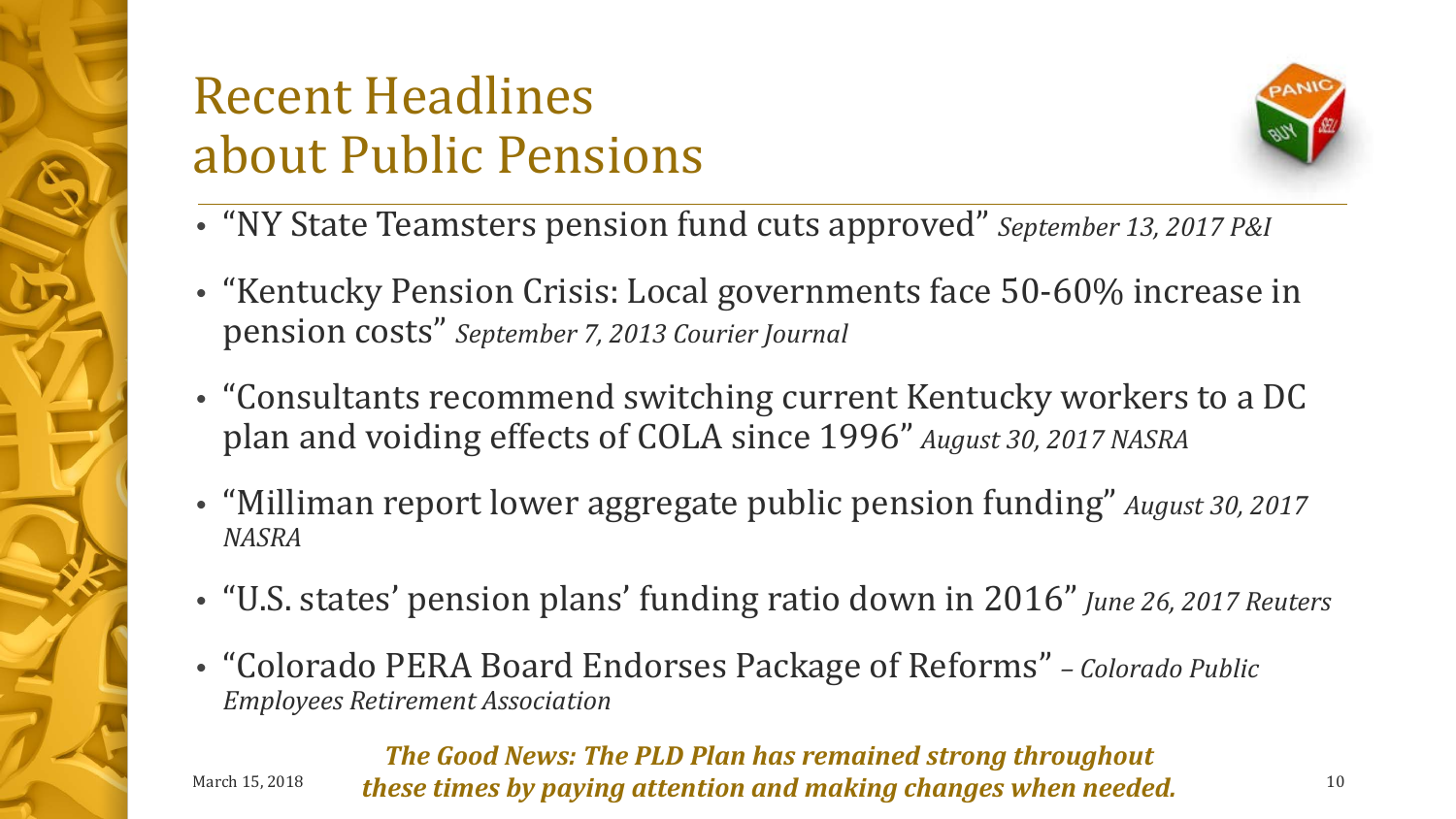# First - What Has Already Been Done to Keep Plan Funding Stronger than Other Plans?

- MainePERS has made sound decisions for the PLD Plan over the last ten years in response to the recession
	- MainePERS has gradually reduced the expected investment return used to calculate funding needed to pay benefits from 8% to 6.875% as long-term investment return expectations continue to decrease in a low-interest rate environment
		- Most US plans are just beginning to phase in reductions to 7.00-7.50%
	- MainePERS has kept up the funding for demographic changes that increase plan cost, such as people living longer
		- By keeping up with changes, there are no big underfunding surprises
	- Contribution rates have been increased to help restore the funding lost in the recession
	- Some changes were made to PLD requirements and discretionary benefits in 2014

• MainePERS invests to earn strong returns without taking undue risk<br>March 15, 2018 March  $15, 2018$  11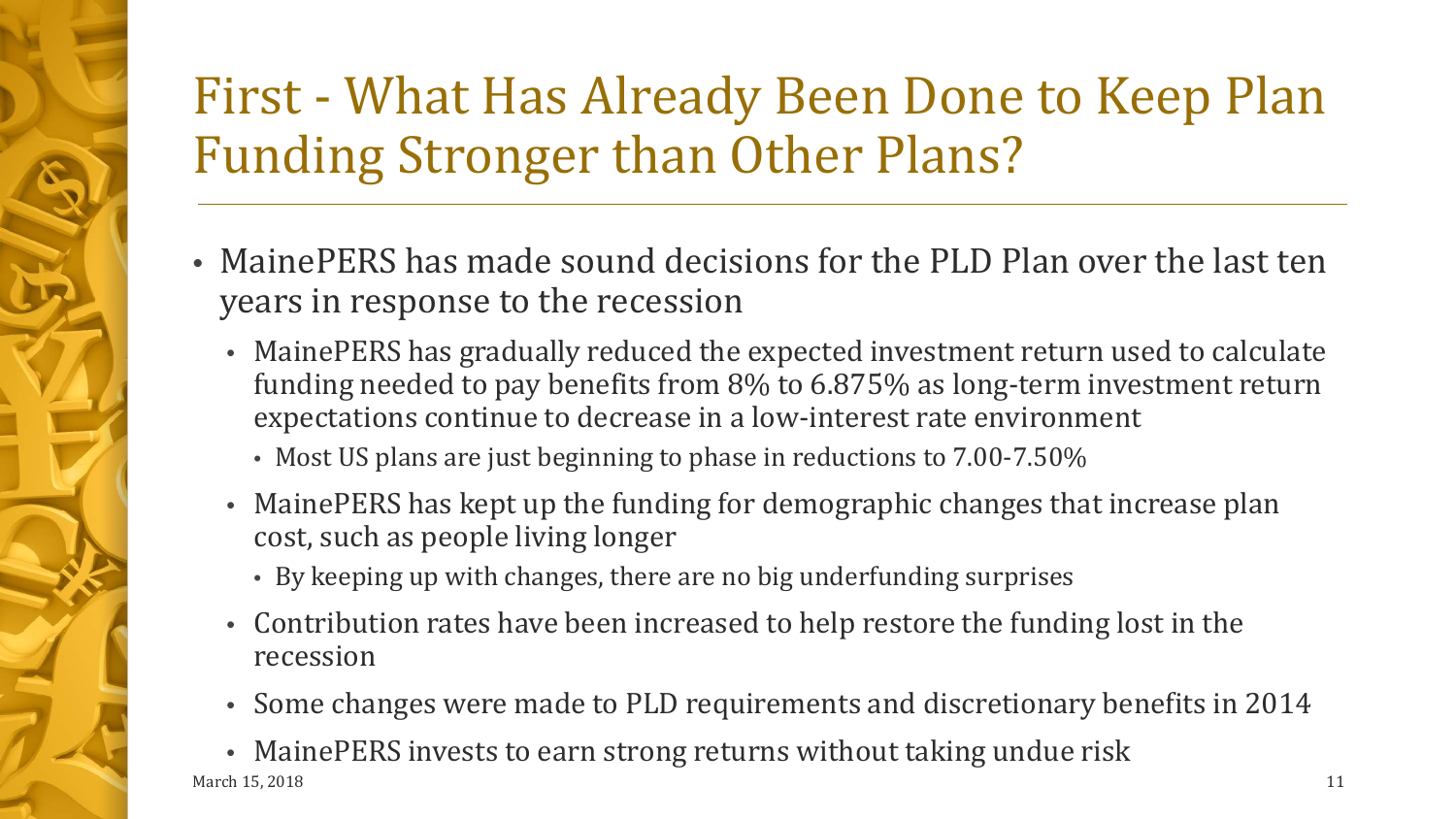# True or False?

*"The only options in the current economic environment are to raise contribution rates, decrease benefits (such as freeze COLAs), or change to defined contribution plans."*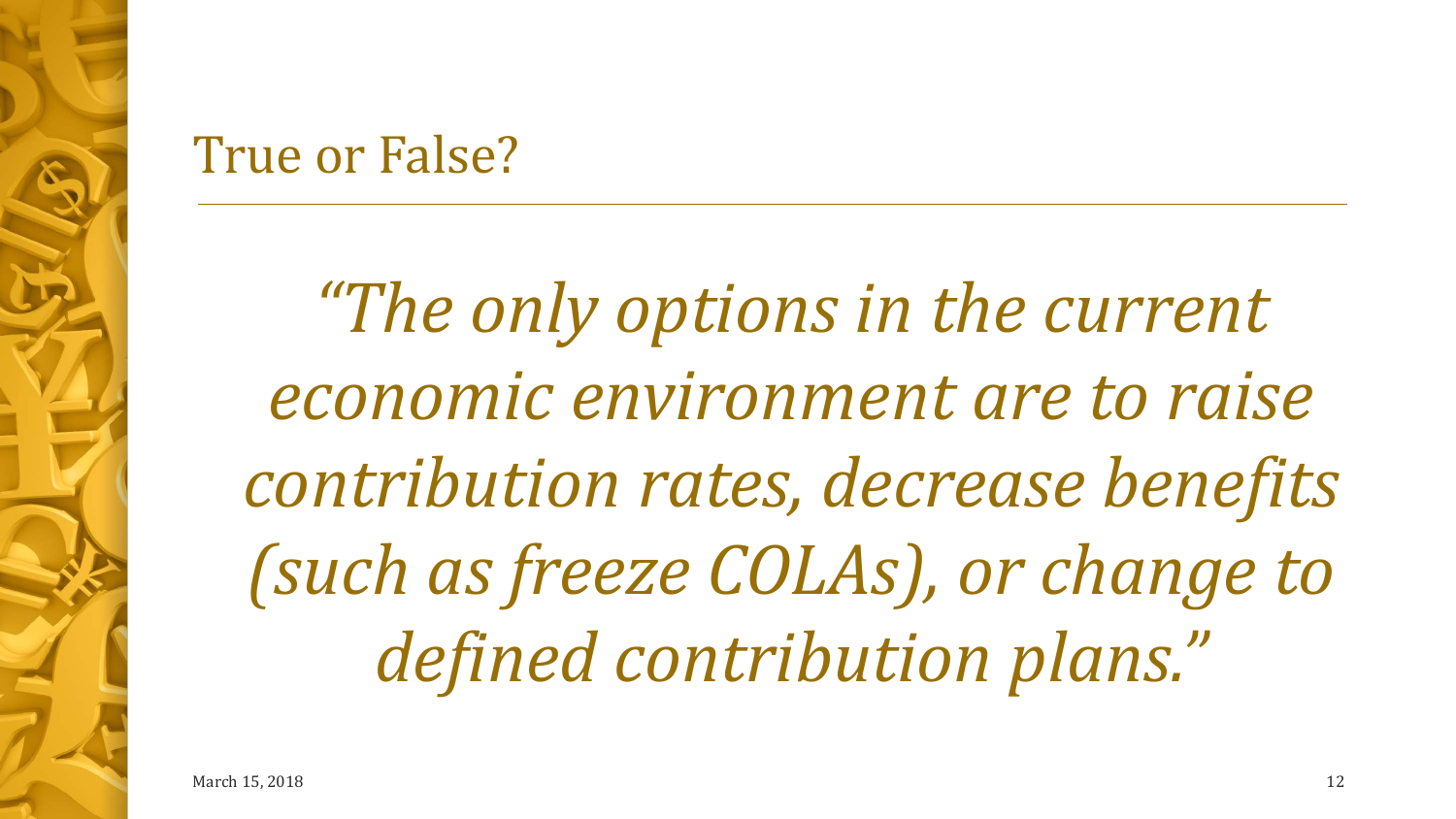# Myth Buster – Looking at the Same Problem from a Different Perspective Can Create a Framework for Success

### *Traditional Framework*

- Raise contributions to whatever level is needed to keep a plan funded
- Change benefit levels
- Lower, freeze, or eliminate COLAs
- Close the plan and replace it with a defined contribution plan to get predictable cost

### *New Framework*

- *Fairly* share the market risk between all parties employers, members and retirees
- Create minimum *and* maximum contribution rates to create predictable costs
- Determine which parts of the benefit are critical for a sound retirement, which are nice to have but not critical, and modify or eliminate high-cost discretionary benefits that are not critical to a sound retirement
- Determine member and employer tolerance for maximum contribution rates for a sound retirement benefit
	- Contribution rates should generally be well under the maximum, with the difference available to absorb large financial market declines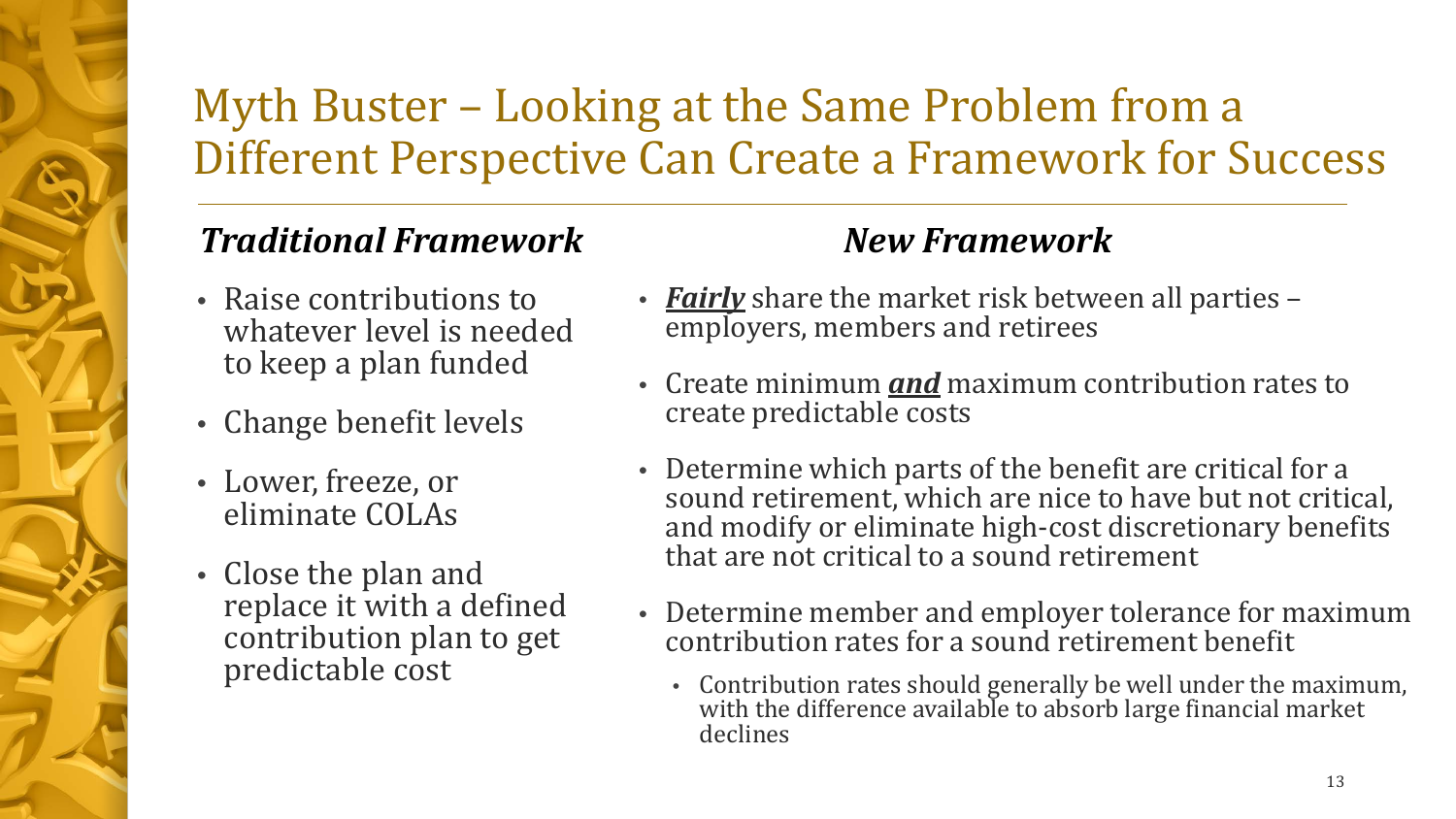### The New Framework for Creating PLD Plan Sustainability

#### *Priority* - Protect the Basic Benefit

- The basic benefit formula provides a stable and sound basis for member retirement saving and planning
- Average final compensation X multiplier X years worked = basic benefit

#### **Part 1**

Adjust Incentives, Subsidies & **Discretionary** Add-ons

• Adjust high-cost provisions that are not part of the basic retirement benefit

#### **Part 2**

Introduce New Market Risk Sharing Mechanisms

• Manage the negative impacts to the plan when short-term market losses erode plan funding

March 15, 2018  $14$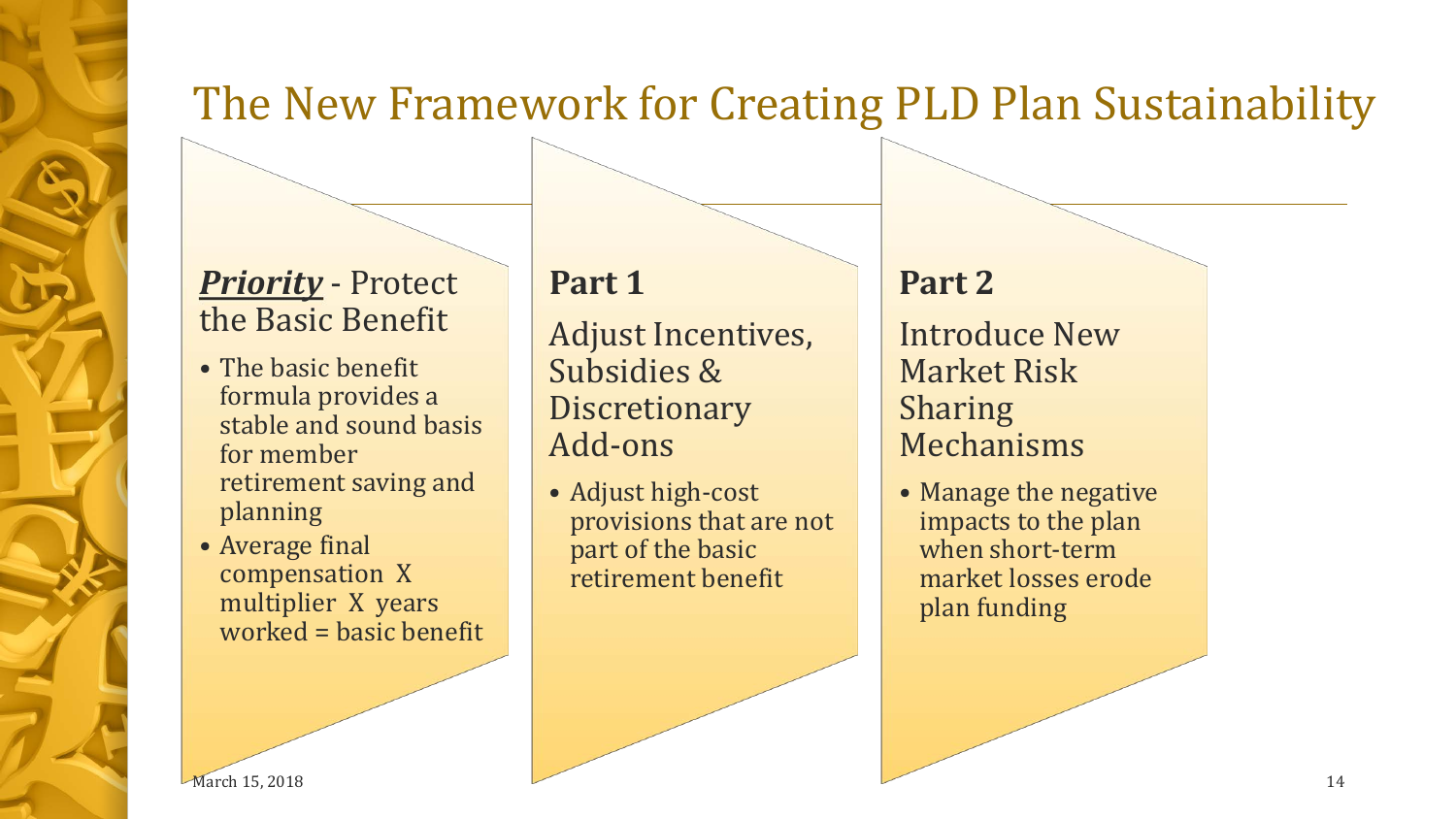# Protecting the Basic Benefit

• The basis of a defined benefit is the formula that is used to calculate the fixed payment that is the benefit each member will earn in retirement

Average final compensation X multiplier X years worked under plan / 12

Example:  $$54,000 \text{ X } 2\% \text{ X } 20 \text{ years} = $21,600 / 12 = $1,800 \text{ per month}$ 

- This benefit is protected when the plan is sheltered from market volatility and has contribution levels that employers and members are willing to pay
- This provides an attractive benefit for the workforce

*"Gallup report finds many workers would leave their employers for better benefits and perks" September 6, NASRA*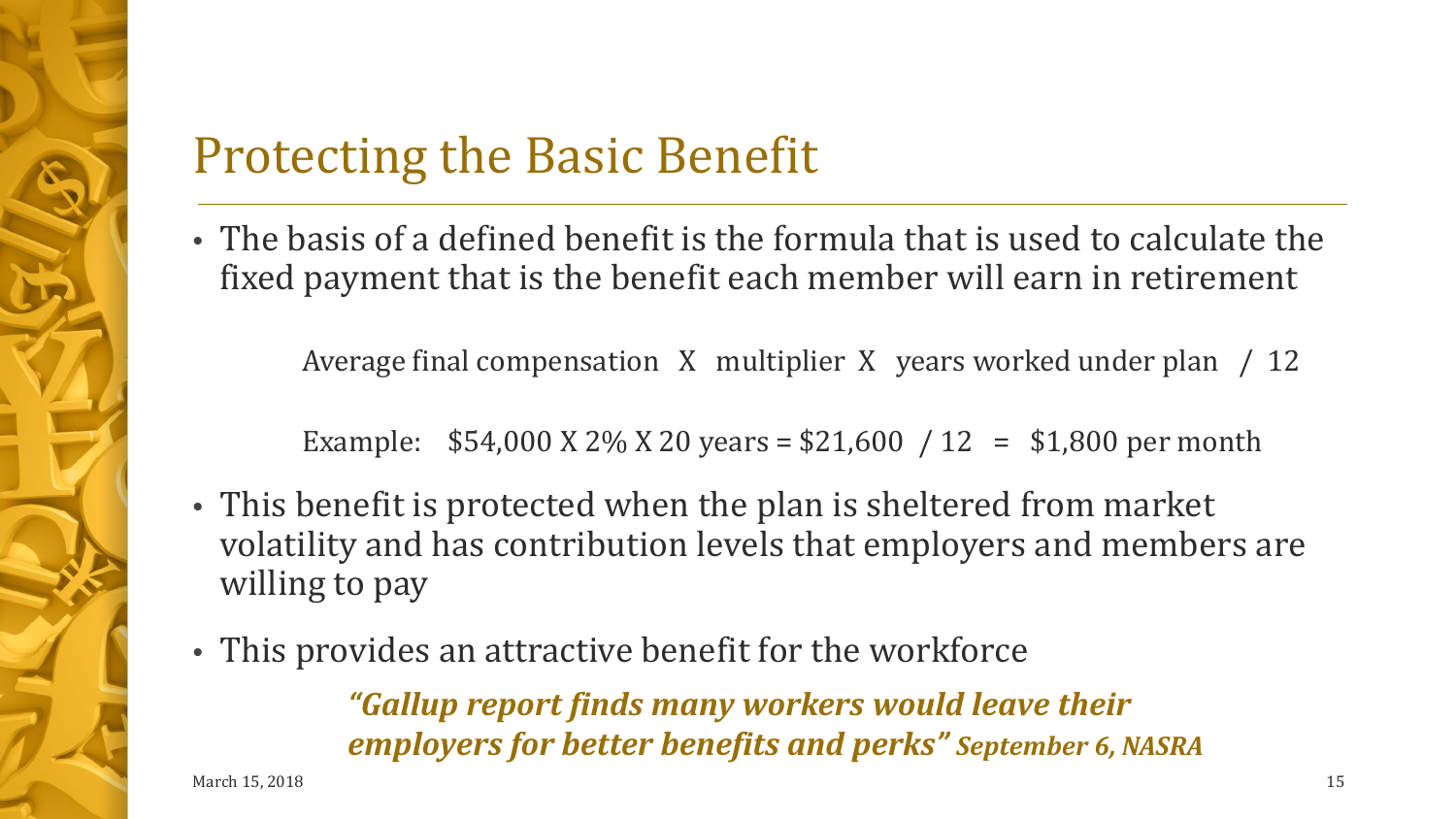# Framework for Changes Under Consideration

Part 1- Adjusting Incentives, Subsidies & Discretionary Add-ons

• *Retention Incentives*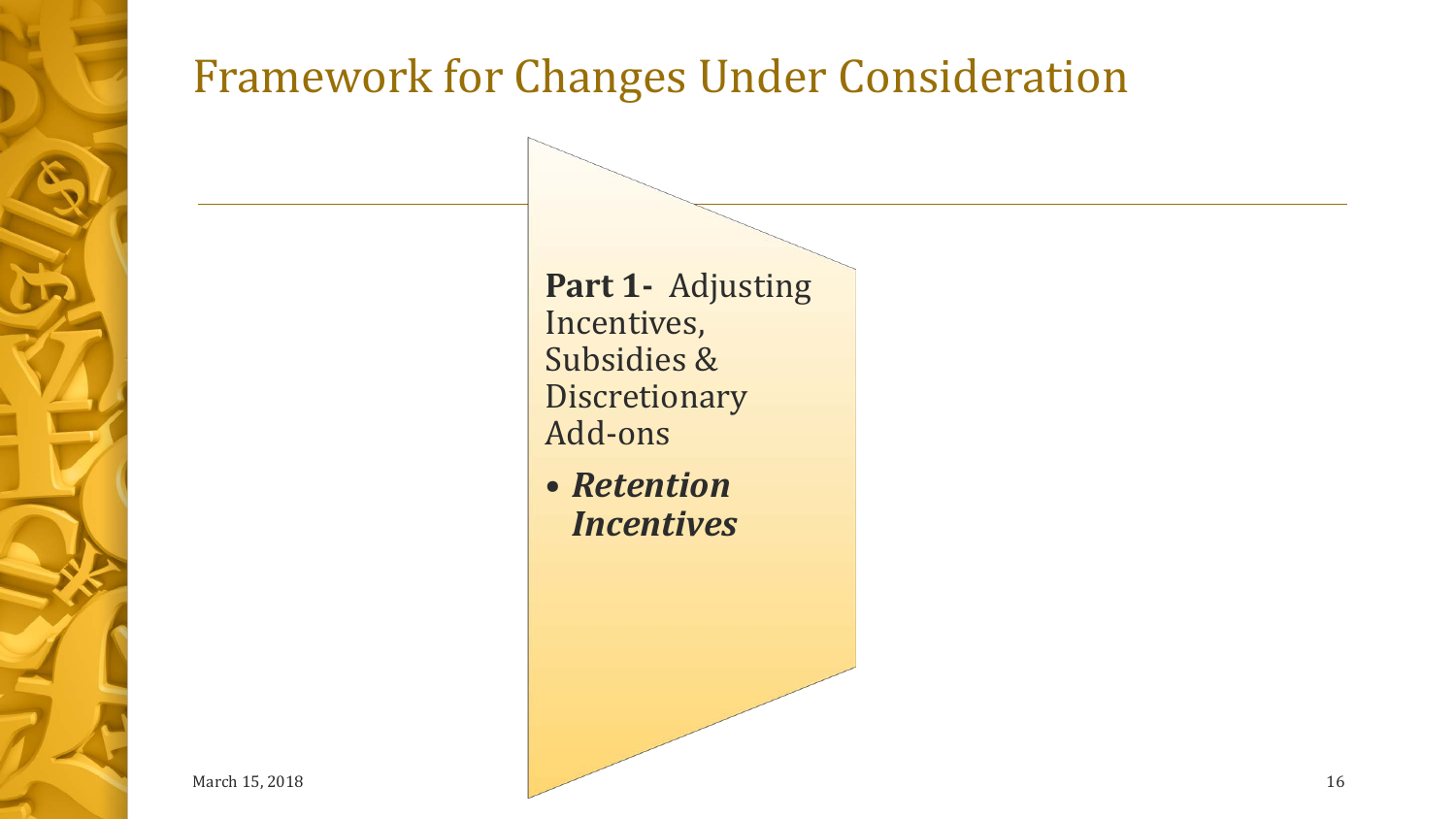### Part 1 – Adjusting Incentives, Subsidies, and Discretionary Add-ons Retention Incentives

### Current Provision

- All retiring members may include up to 30 days of unused, paid sick and/or vacation leave in AFC calculation
- All retiring members may receive service credit for up to 90 days of unused, unpaid sick and/or vacation leave

#### Proposed Change

- This benefit would be available to members with 20 or more years of service at retirement, not to all retiring members
- This benefit would be available to members with 20 or more years of service at retirement, not to all retiring members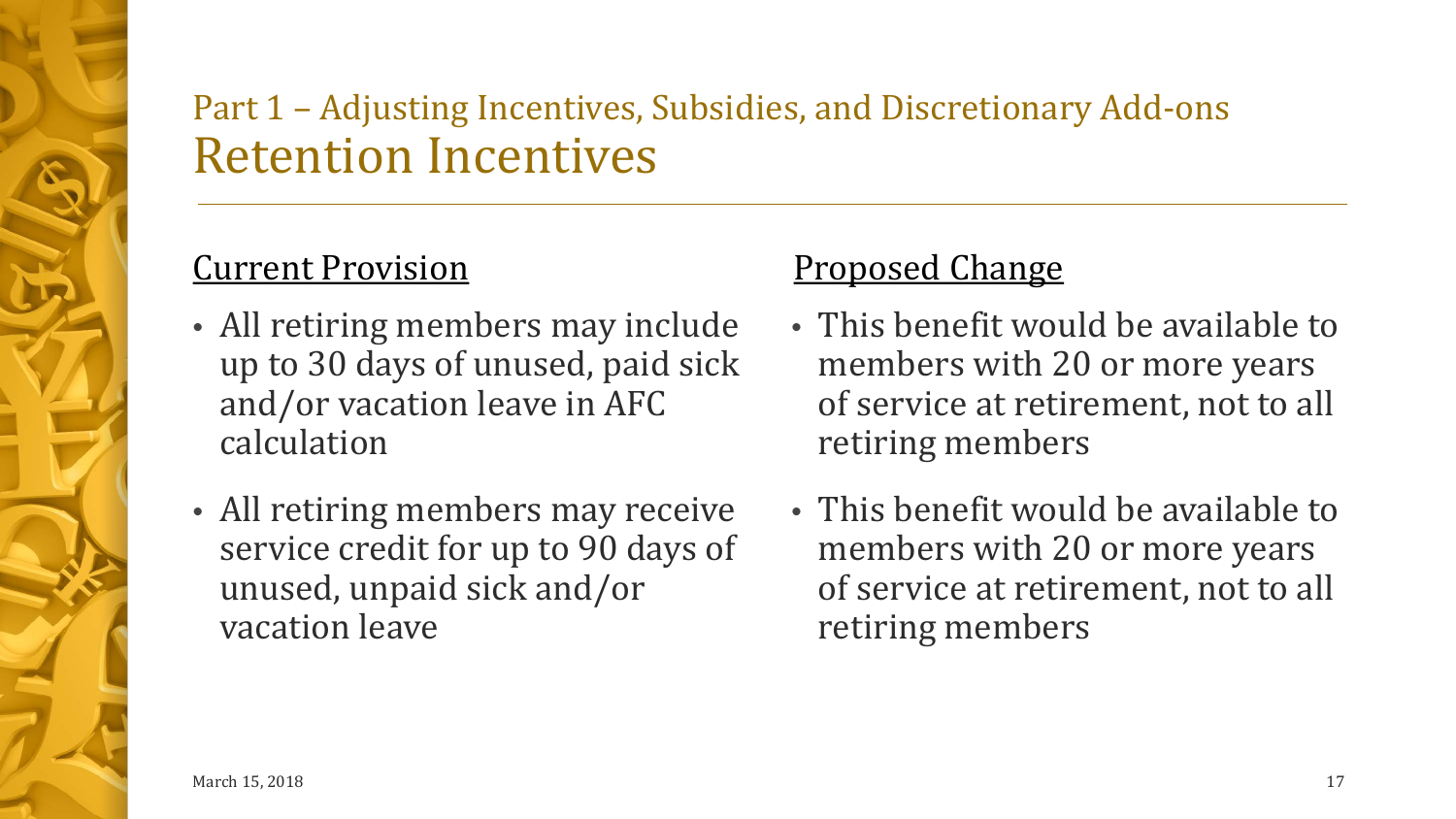# Part 1 – Adjusting Incentives, Subsidies, and Discretionary Add-ons Why this Change in Retention Incentives?

- Currently all retiring members can receive this boost in their retirement benefit, regardless of years served
- Going forward, limiting this to eligible members with 20 or more years of service provides an incentive to remain with a PLD employer in the Consolidated Plan
	- Low turnover reduces overall employer costs
	- This provision assists career employees in planning their retirement
- Long-term employment is encouraged while reducing plan costs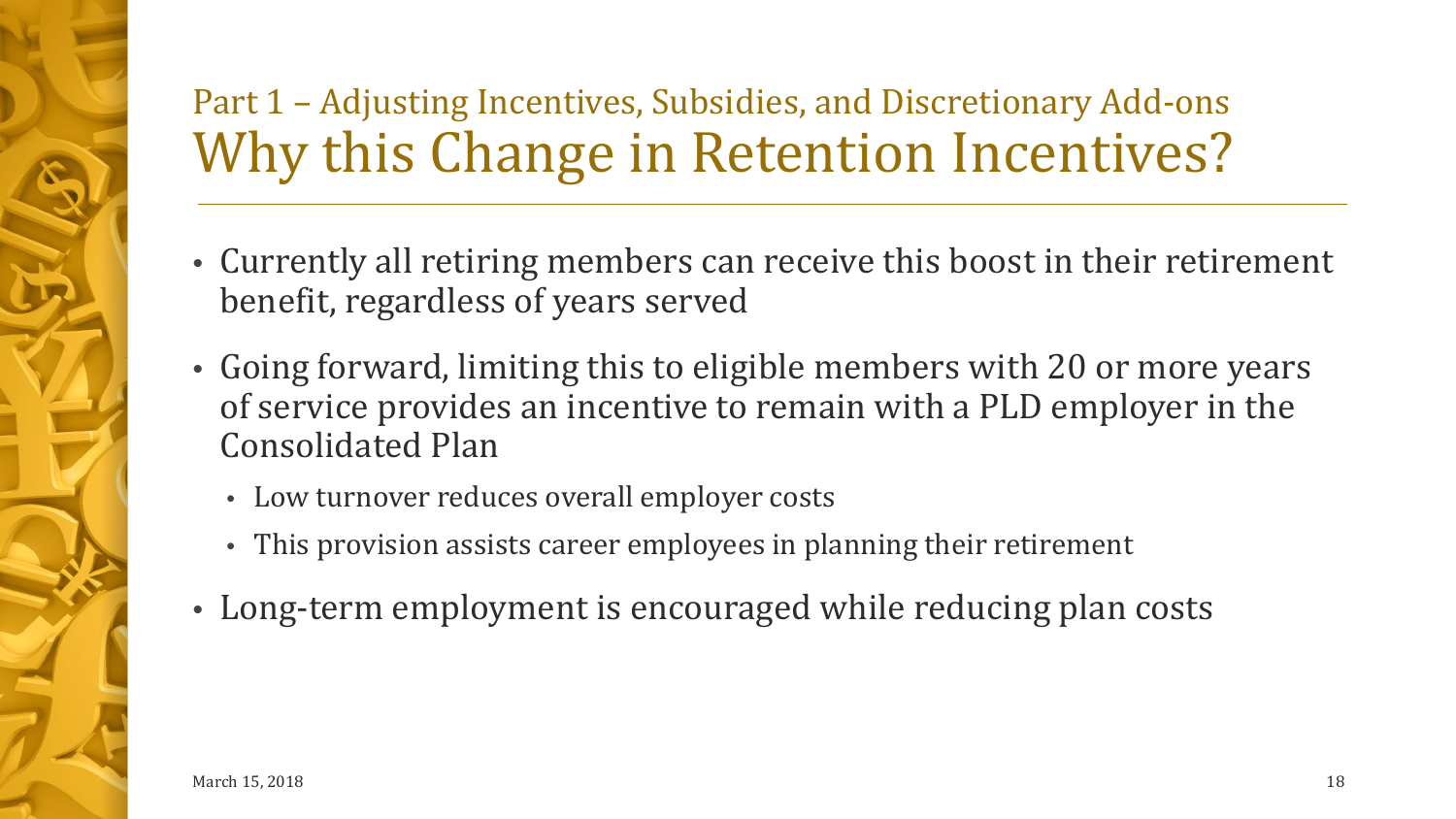# Frameworks for Changes Under Consideration

Part 1 – Adjusting Incentives, Subsidies, & Discretionary Add-ons

- *Benefits Subsidized by Others*
	- Early retirement
	- Retire return-towork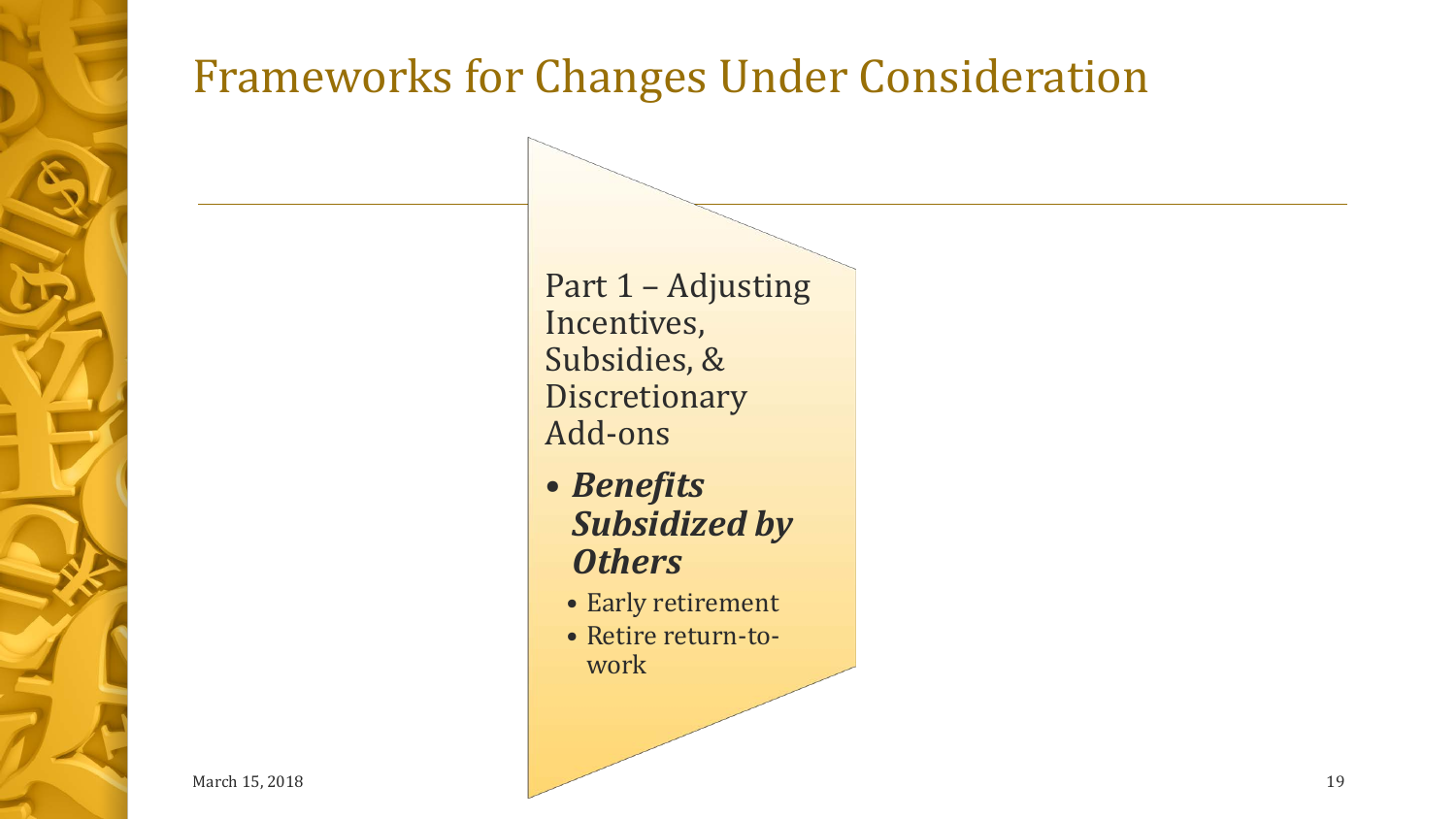### Part 1 – Adjusting Incentives, Subsidies, and Discretionary Add-ons Early Retirement Subsidy

#### **Current Provision**

- Early retirement subsidies are available to all eligible members
	- Benefits for members in the plan before July 1, 2014 are reduced by an average of 2.125% per year for repayment of additional unearned benefit
	- Benefits for members in the plan after June 30, 2014 are reduced by an average of 6% per year for repayment of additional unearned benefit

#### **Proposed Change**

- Retirement benefits for all members that retire before normal retirement age will be reduced to pay the cost to the Plan (average 6-7%+% per year)
	- *Important exception: Current retirement subsidies will continue to be available to members with 20 or more years of service as of July 1, 2019*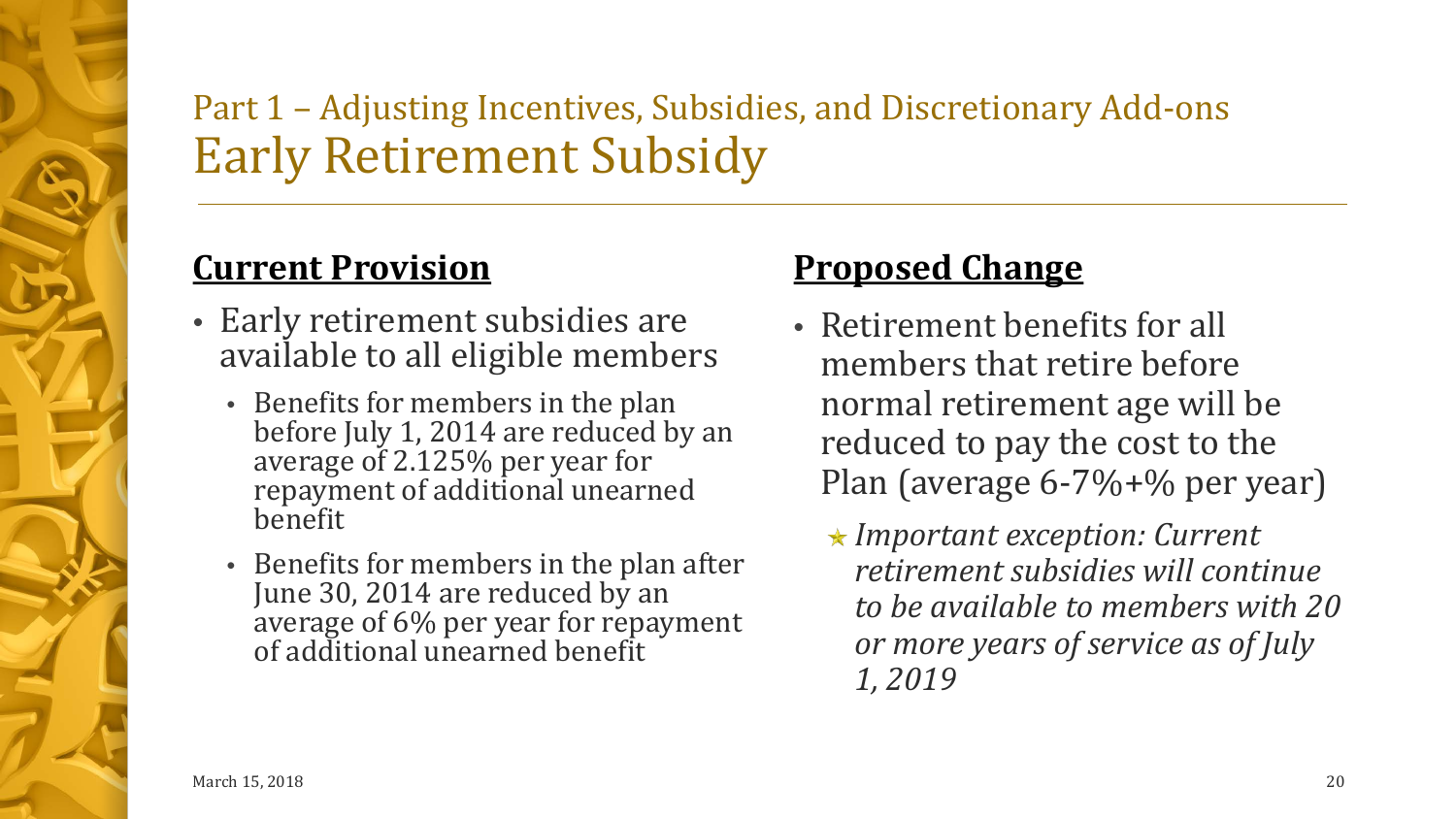### Part 1 – Adjusting Incentives and Subsidies and Discretionary Add-ons Why this Change in Early Retirement?

- Members that retire early create substantial additional cost to the plan which is subsidized, or paid, by employers and remaining active members
	- The average 2.125% and 6% reduction per year are not "penalties" they are partial payments of the full cost of retiring early
- Early retirement is a personal choice of the member that is paid for by other members
- This change removes the burden on members that retire at normal retirement age of subsidizing the choice of other members who choose to retire before normal retirement age
- This change removes the additional cost created by this choice for active plan members and employers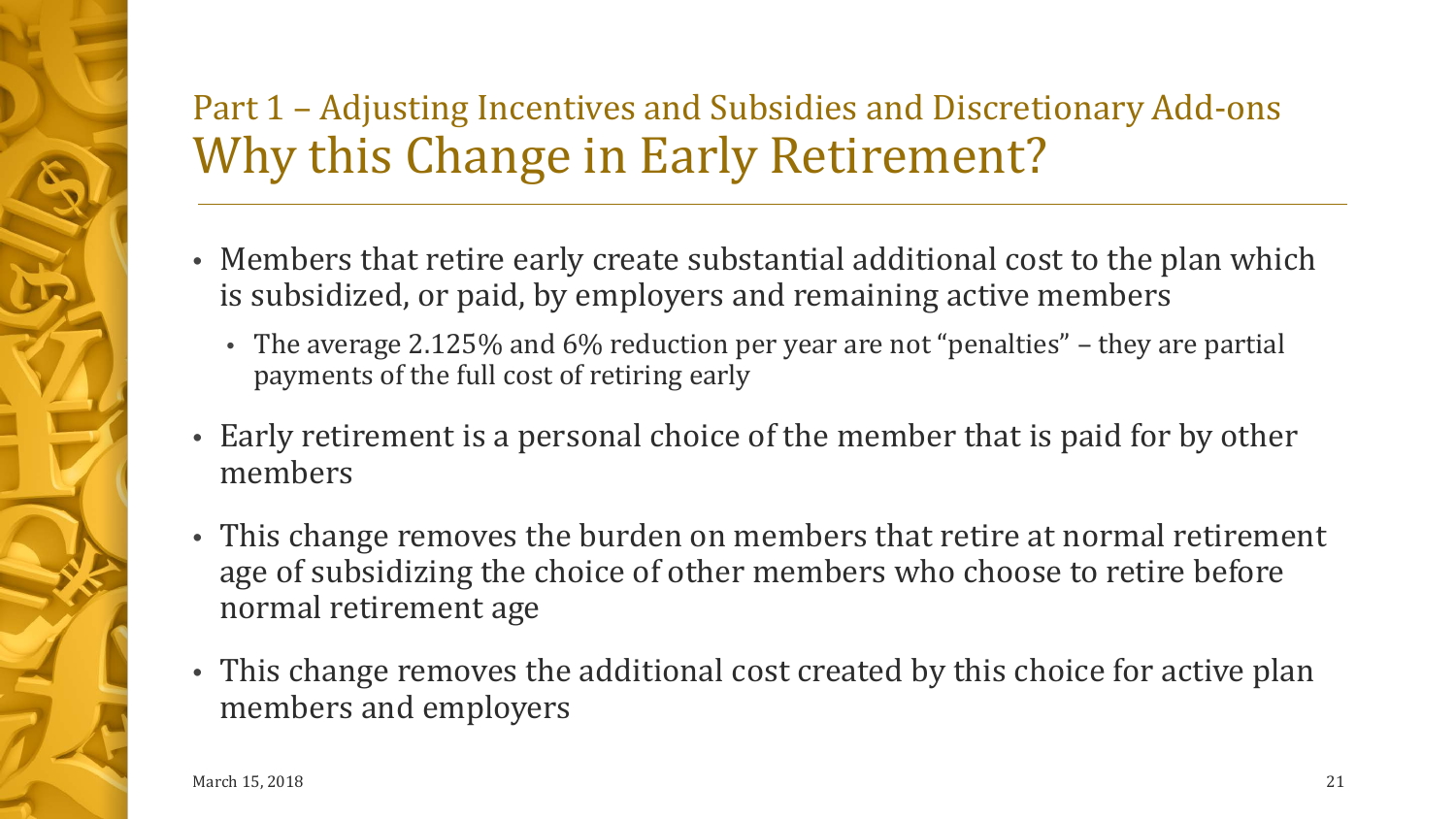### Part 1 – Adjusting Incentives, Subsidies and Discretionary Add-ons Retire/Rehire Subsidy

#### Current Provision

- Members who retire at or after their normal retirement age may return to employment for a MainePERS PLD Consolidated Plan employer and receive their full pension benefit
- There is no direct cost to the employer or rehired retiree

#### Proposed Change

- Members who retire at or after their normal retirement age may return to employment for a MainePERS PLD Consolidated Plan employer. The UAL will be paid on rehired retirees salary on all new rehires on or after July 1, 2019 and after 3 years for existing rehires.
- Members who retire may return to the PLD Plan, suspend their benefit, and continue to earn additional service credit until they retire again.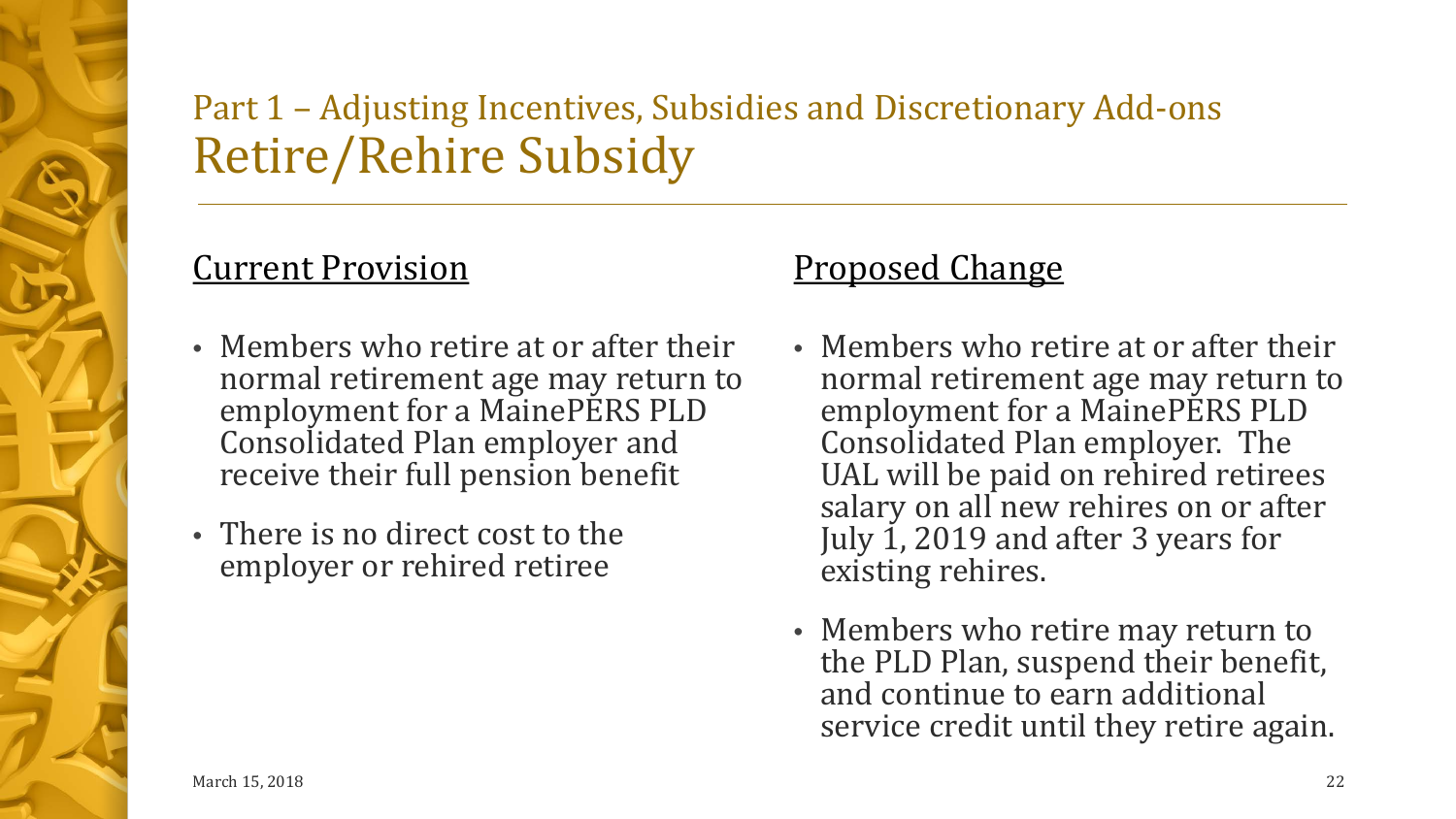### Part 1 – Adjusting Incentives, Subsidies and Discretionary Add-ons Why this Change in Retire/Rehire Policy?

- Retire/rehire can reduce the stability of a multiple-employer costsharing Plan
	- Retire/rehire adds incremental costs to the Plan
	- Subsidizing retire/rehire creates increasingly significant cost as it becomes a regular HR practice
- Depending on the restrictions selected, employers, active members and returning retirees continue to benefit from the plan
	- Everyone benefits by keeping the plan stable, sustainable and affordable
	- The retiree benefits by continuing to receive a retirement benefit and a salary without hurting the stability of the plan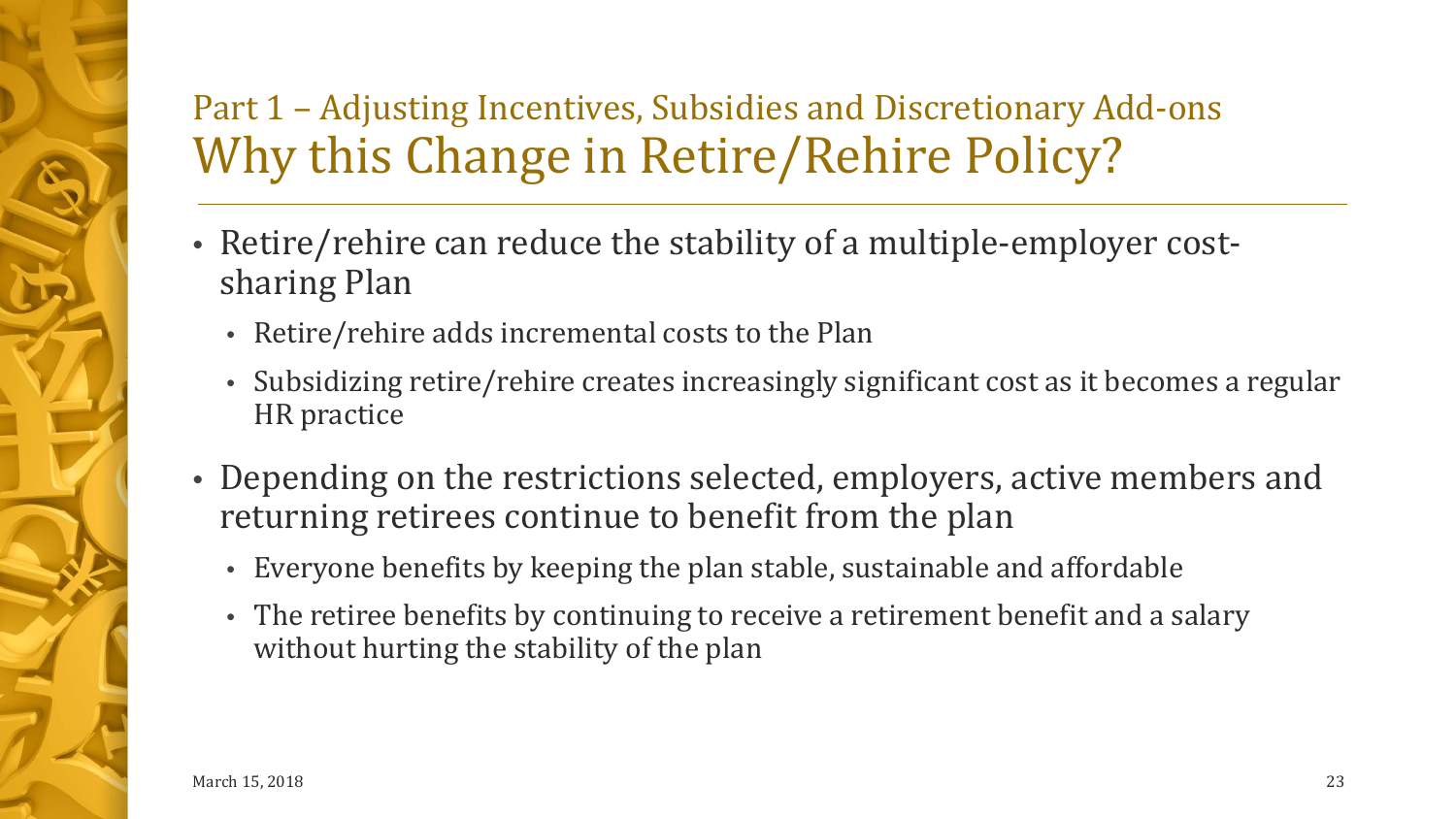# Frameworks for Changes Under Consideration

Part 1 – Adjusting Incentives, Subsidies & Discretionary Benefits

• *Cost-of-Living Adjustment*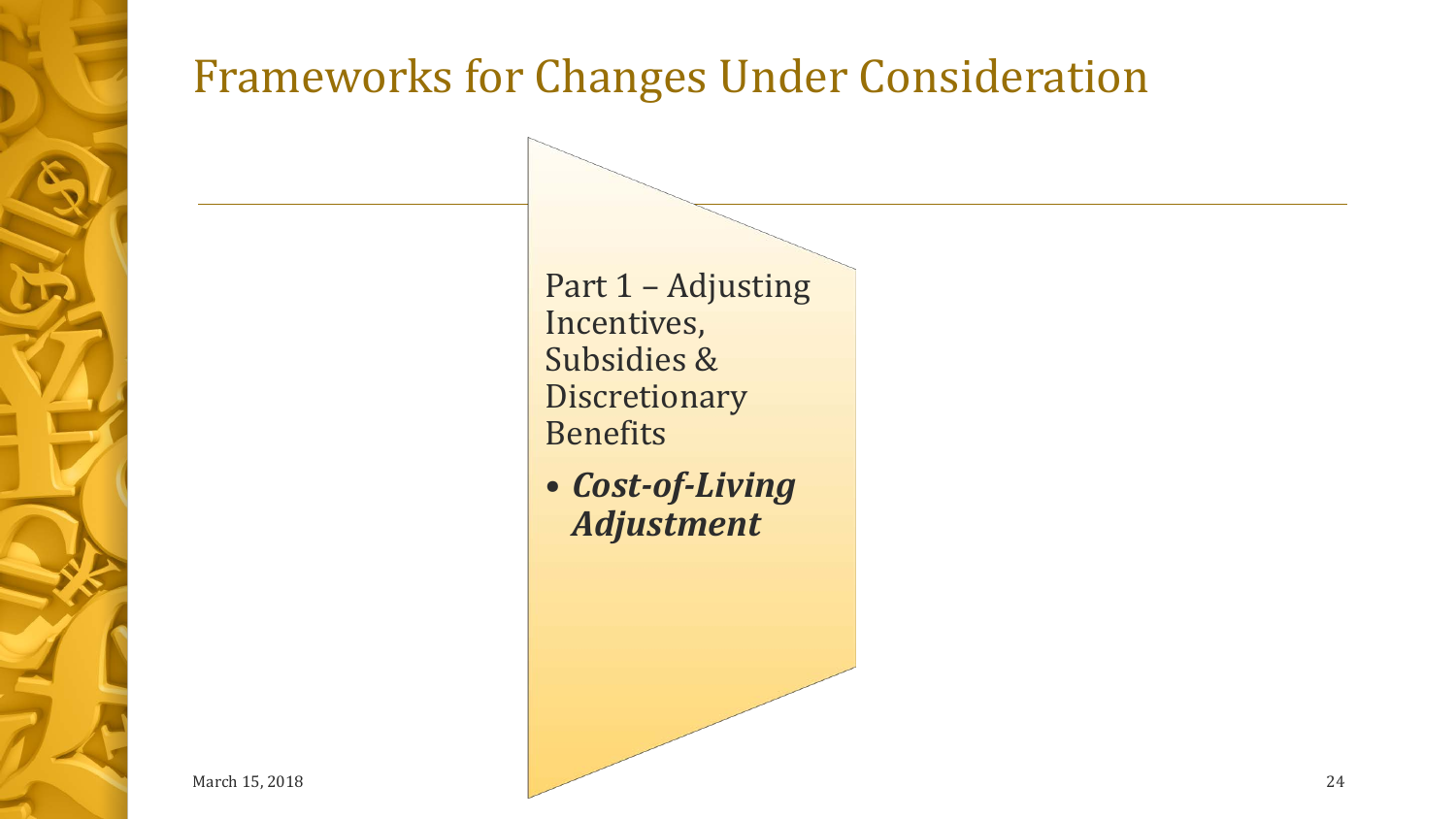### Part 1 – Adjusting Incentives, Subsidies, and Discretionary Benefits Cost-of-Living Adjustment (COLA)

### Current Provision

- Eligible retirees may receive up to 3% of their entire benefit based on the Consumer Price<br>Index for Urban Consumers (CPI-U) as of the 12 months ending June 30<sup>th</sup> of each year
- COLA adjustments are cumulative
- COLAs may be reduced or frozen to protect plan funding

#### Proposed Change

- Eligible retirees may receive up to 2.5% of their entire benefit based on the Consumer Price<br>Index for Urban Consumers (CPI-U) as of the 24 months ending June 30<sup>th</sup> of each year
- COLA adjustments are cumulative
- COLAs may be reduced or frozen to protect plan funding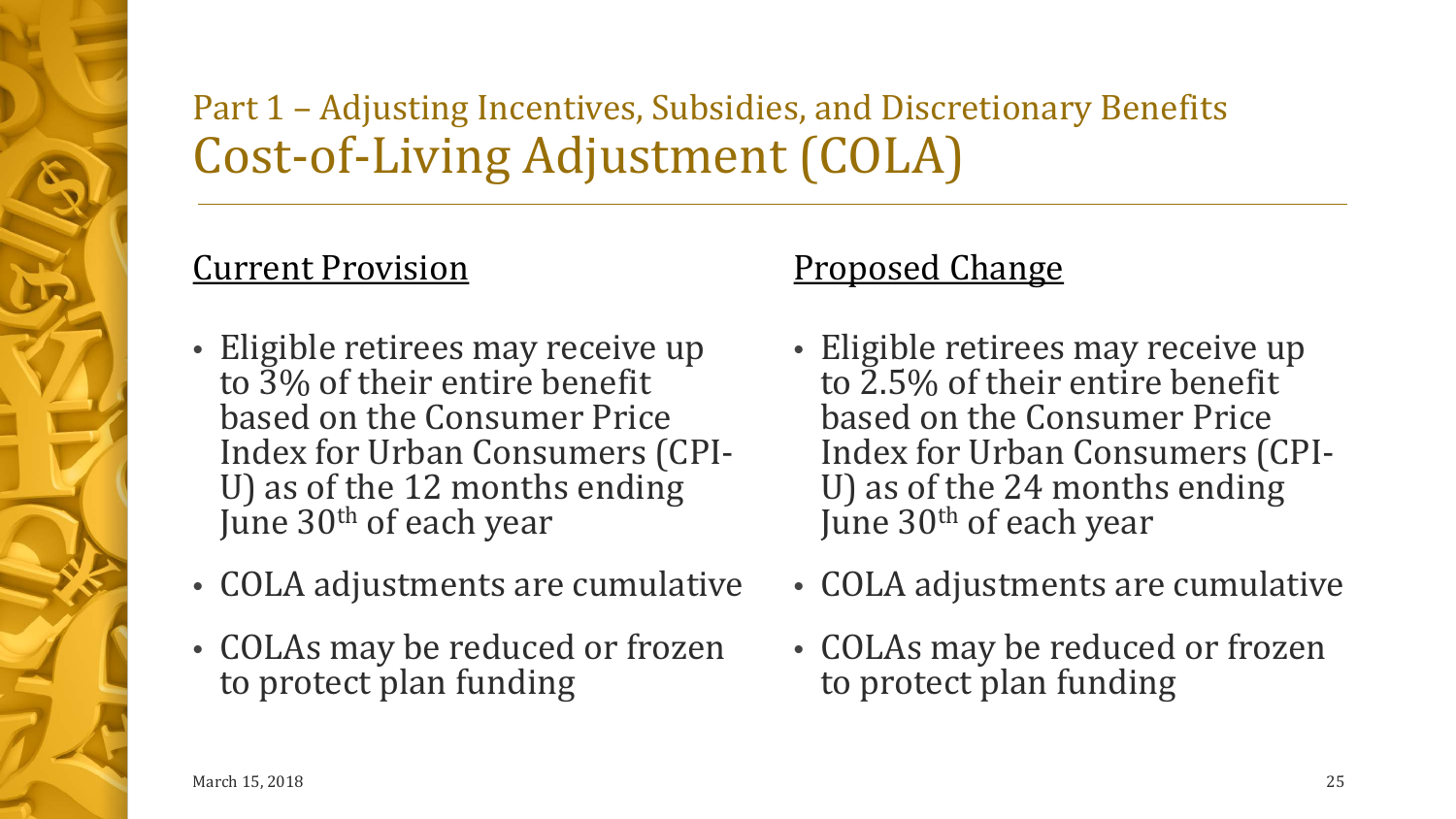### Part 1 – Adjusting Discretionary Benefits Why this Change in COLA?

- COLAs reflect the times
	- The PLD COLA remains high in relation to other plans which are continuing to adjust or reduce their COLA
		- For example, Texas recently enacted future COLA reductions and some COLA eliminations to save the Dallas and Houston Firefighter plans
		- Most state and local plans have reduced their COLA since 2009, some more than once
- A cumulative COLA is the single largest cost component of any defined benefit plan while providing one of the greatest benefits to members in retirement
- The change to up to 2.5% on the retiree's benefit remains higher than or competitive with COLA's across the country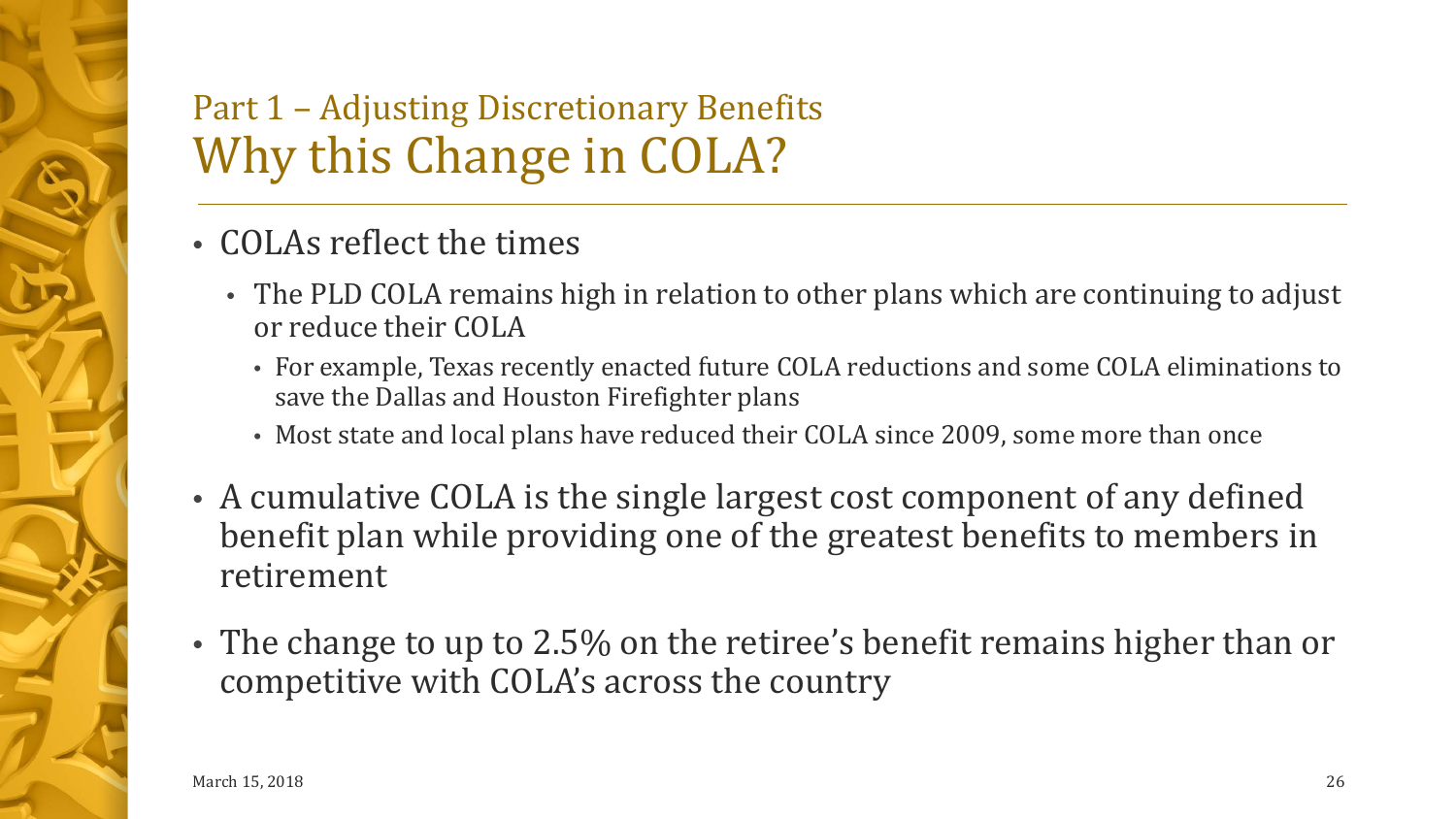

## Frameworks for Changes Under Consideration

Part 2 – Introduce New Market Risk Sharing Mechanisms

• *Risk-sharing*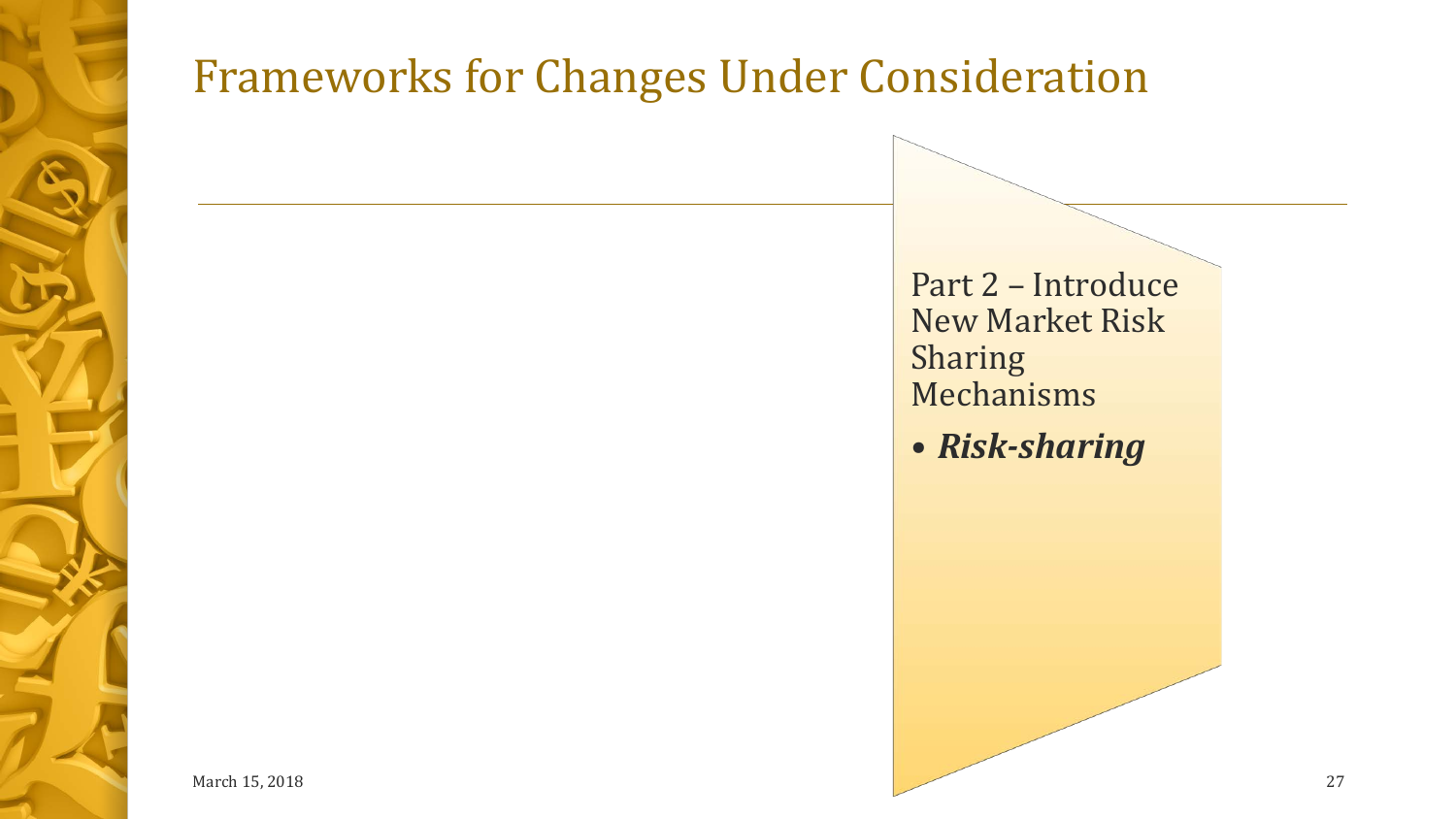### Part 2 – Introducing New Market Risk Sharing Mechanisms Recognizing and Meeting Market Risk Head-on

- Short-term financial market ups and downs are currently the biggest risk to defined benefit plans
- Why currently?
	- Because all retirement plans (defined benefit and 401(k) or 457) are still recovering from the 2008-09 great recession, making each new down market very costly
	- While long-term financial market returns may even out over time, short-term market volatility has a significant impact on annual contributions to the plan
	- Member contributions have already risen, and short-term volatility combined with lower returning markets are creating continuing increases in employer contributions
	- Without a structured formula to moderate the effects of financial risk, employers and members may no longer wish to participate in the Plan, which places the Plan in jeopardy
- Retirement plans are most sustainable using short-term protections that support long-term plan management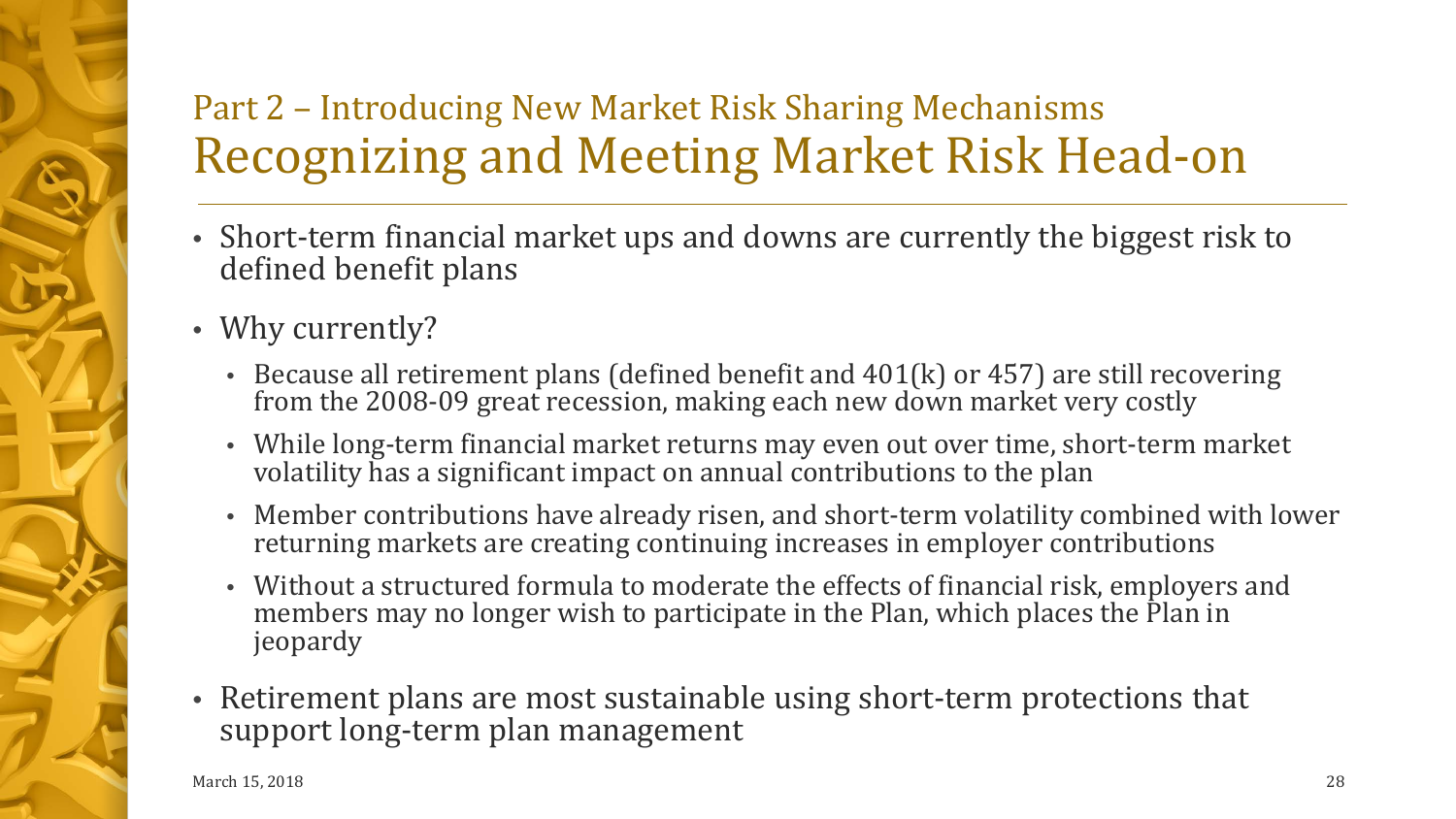### Part 2 – Introducing New Market Risk Sharing Mechanisms How a Defined Benefit Plan Can Manage Risk

- Defined benefit plans manage market risk in three ways:
	- Setting appropriate investment goals and asset allocations
	- Moderating the variability of inflows (contributions) into the plan
	- Moderating discretionary outflows (COLAs) from the plan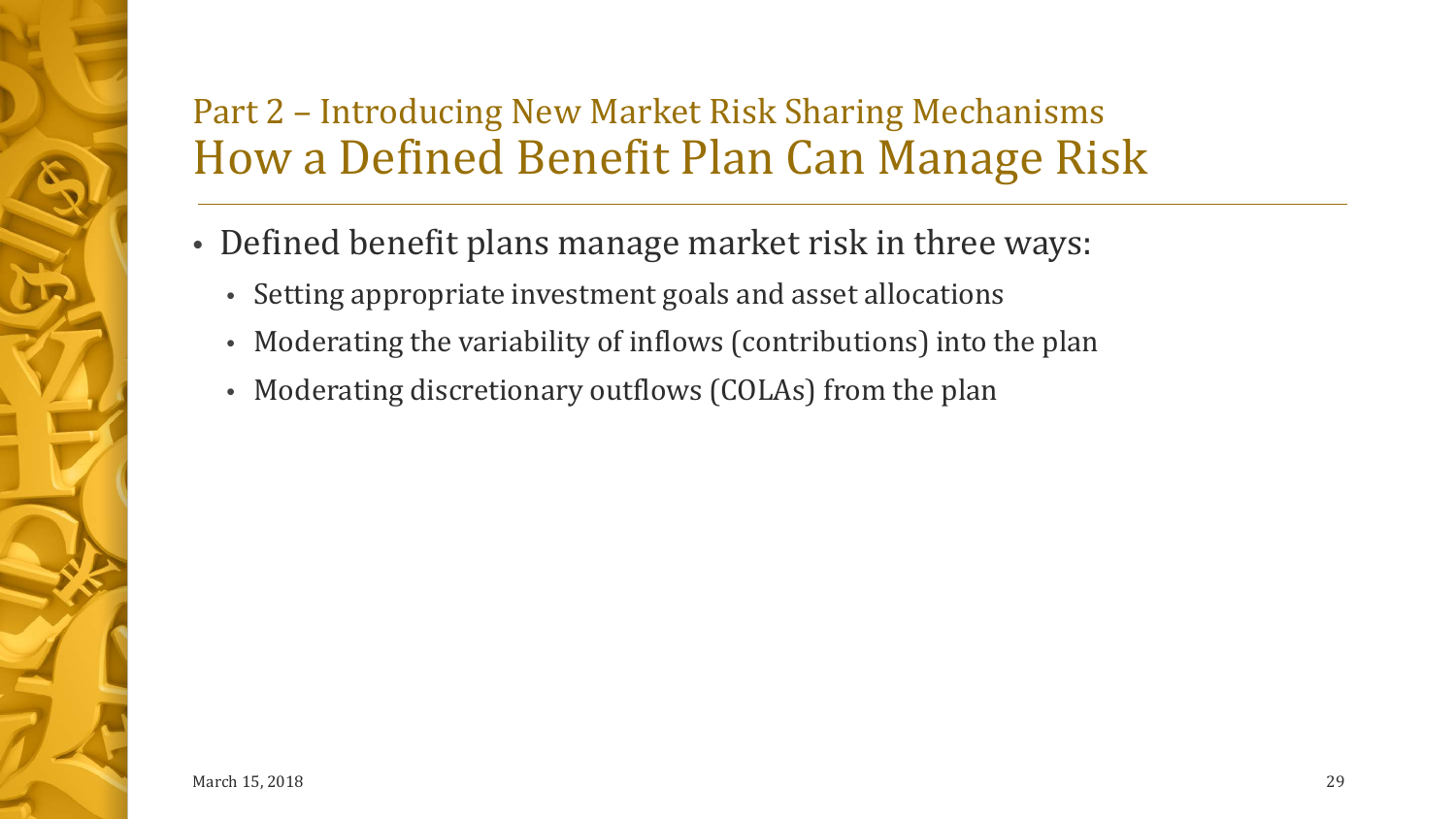### Part 2 – Introducing New Market Risk Sharing Mechanisms Managing Inflows (Contributions) into the Plan

• Can inflows, or contribution volatility be moderated? *Yes.*

- Variable contribution rates can provide both employers and members with rates that annually decrease during strong markets and increase during weak markets
	- Currently only employer rates are automatically adjusted each year based on market performance
- Can excessively high or low contribution rates be controlled? *Yes*
	- Minimum and maximum contribution rates (i.e., caps) can be successfully implemented, creating predictability and budget stability for both employers and members while simultaneously strengthening the plan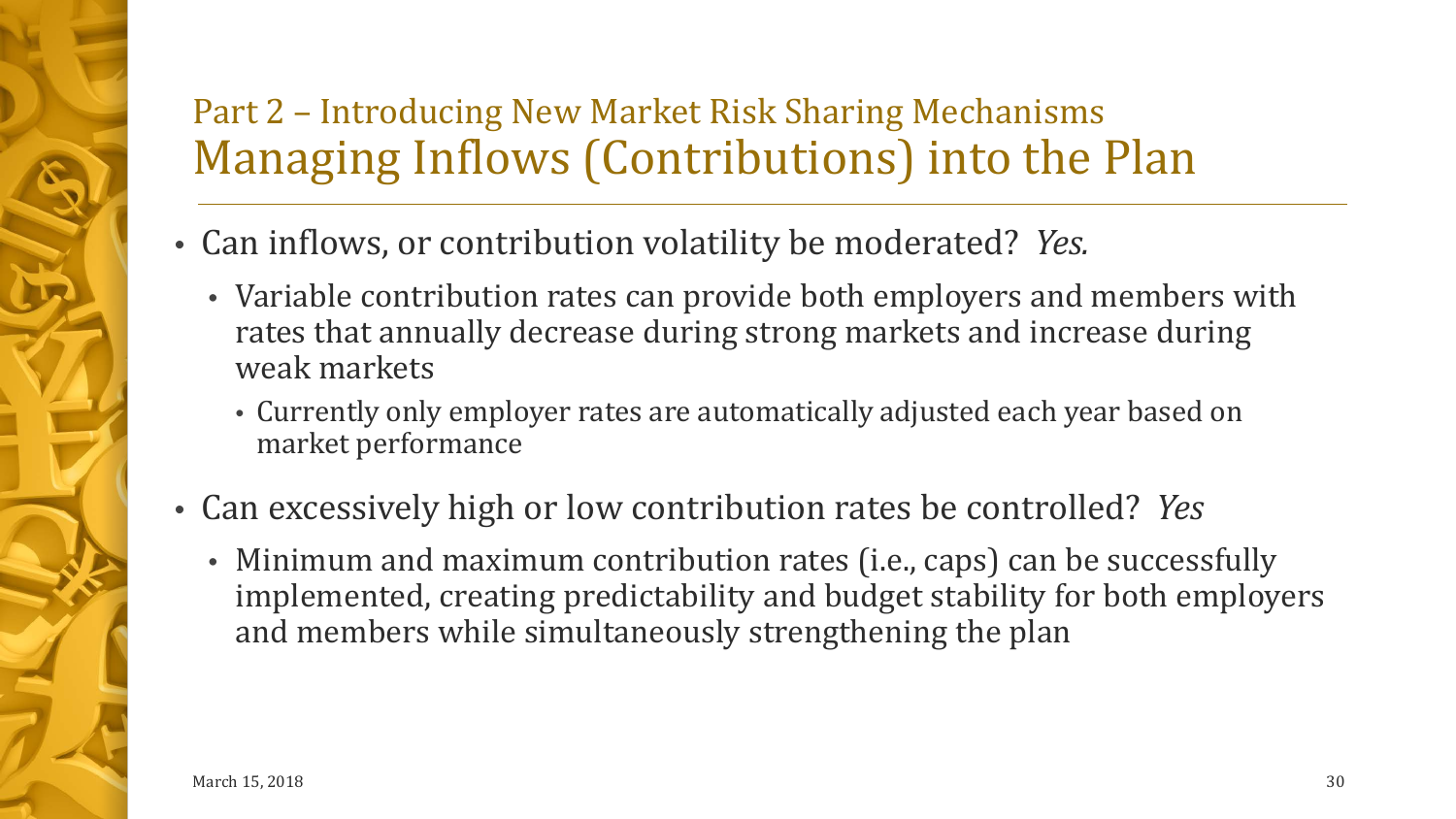### Part 2 – Introducing New Market Risk Sharing Mechanisms Managing Discretionary Outflows in a Better Way

- Defined benefit plans have traditionally frozen COLAs when extreme market losses occur
	- This is why you increasingly see COLAs being frozen or eliminated across the country when costs get too high
	- COLA freezes are very difficult for many retirees
- Is there a better way than a freeze?
	- Yes a partial COLA reduction formula can significantly reduce the potential for a COLA freeze
	- Depending on the extent of the market losses, COLAs would be partially reduced by varying amounts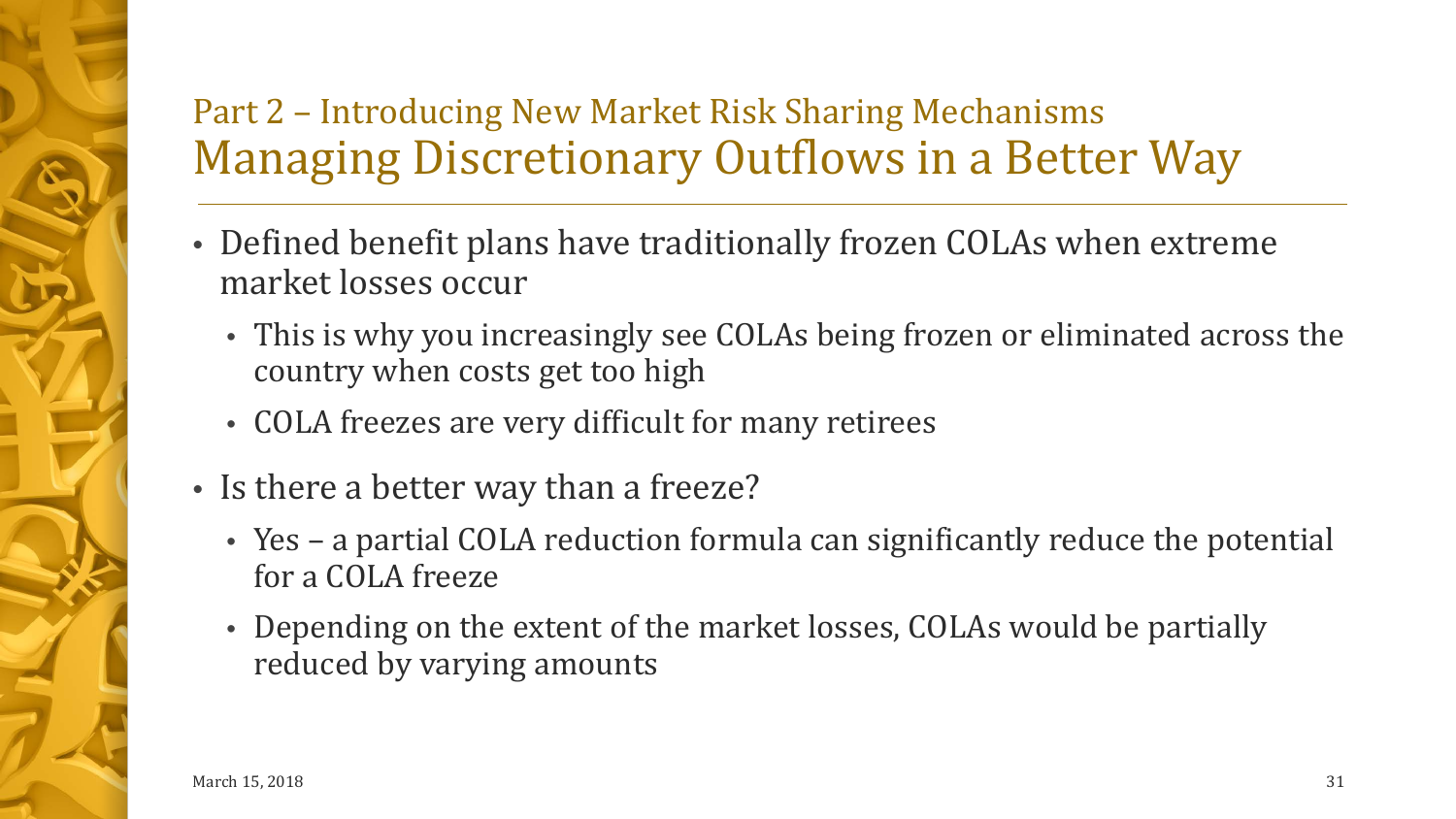### Part 2 – Introducing New Market Risk Sharing Mechanisms What Do These Proposed Changes Look Like?

### Current Rate Structure

- Current aggregate employer rate is 10% with no upper limits
- Current aggregate member rate 8.0% is fixed, without annual market gain/loss sharing

### Proposed Future Rate Structure

- Base will be FY17 calculated rates
- Employer and member cost split of future *total annual increase or decrease* is 55%/45%
- Employer aggregate cap will be 12.5%, minimum not less than 55% of total calculated normal cost
- Member aggregate cap will be 9.0%, minimum not less than less 45% of total calculated normal cost

#### COLA

- If any market losses are severe enough to exceed the employer and member contribution caps, the COLA formula would reduce the COLA
	- This would most likely partially reduce rather than freeze the COLA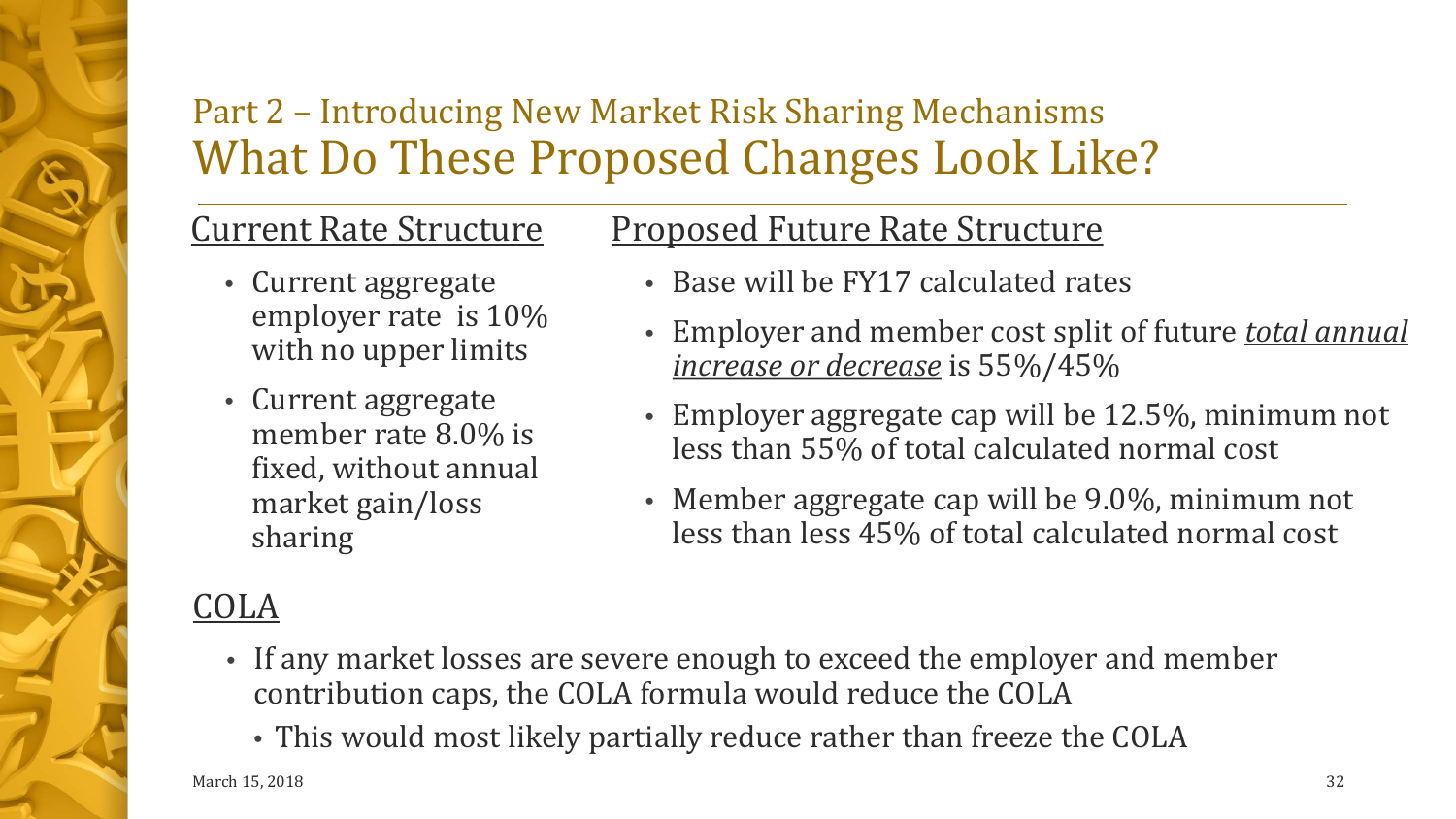# Re-Cap of Changes Under Consideration

#### **Protecting the Basic Benefit**

- The initial benefit earned stays the same
- Protections enabling continued payment of the basic benefit are strengthened

#### **Adjusting Discretionary Addons**

- 30 & 90 day provisions used to encourage career employment
- Retirement subsidies paid by active members and employers are eliminated
- COLA provisions updated to match the environment and enable continued payment

#### **Introducing New Market Risk Sharing Mechanisms**

- Employer rates minimum 55% of normal cost and maximum 12.5%
- Member aggregate rates minimum 45% of normal cost and maximum 9%
- Variable COLA adjustments when excessive market volatility creates excessive losses

March 15, 2018  $\sim$  33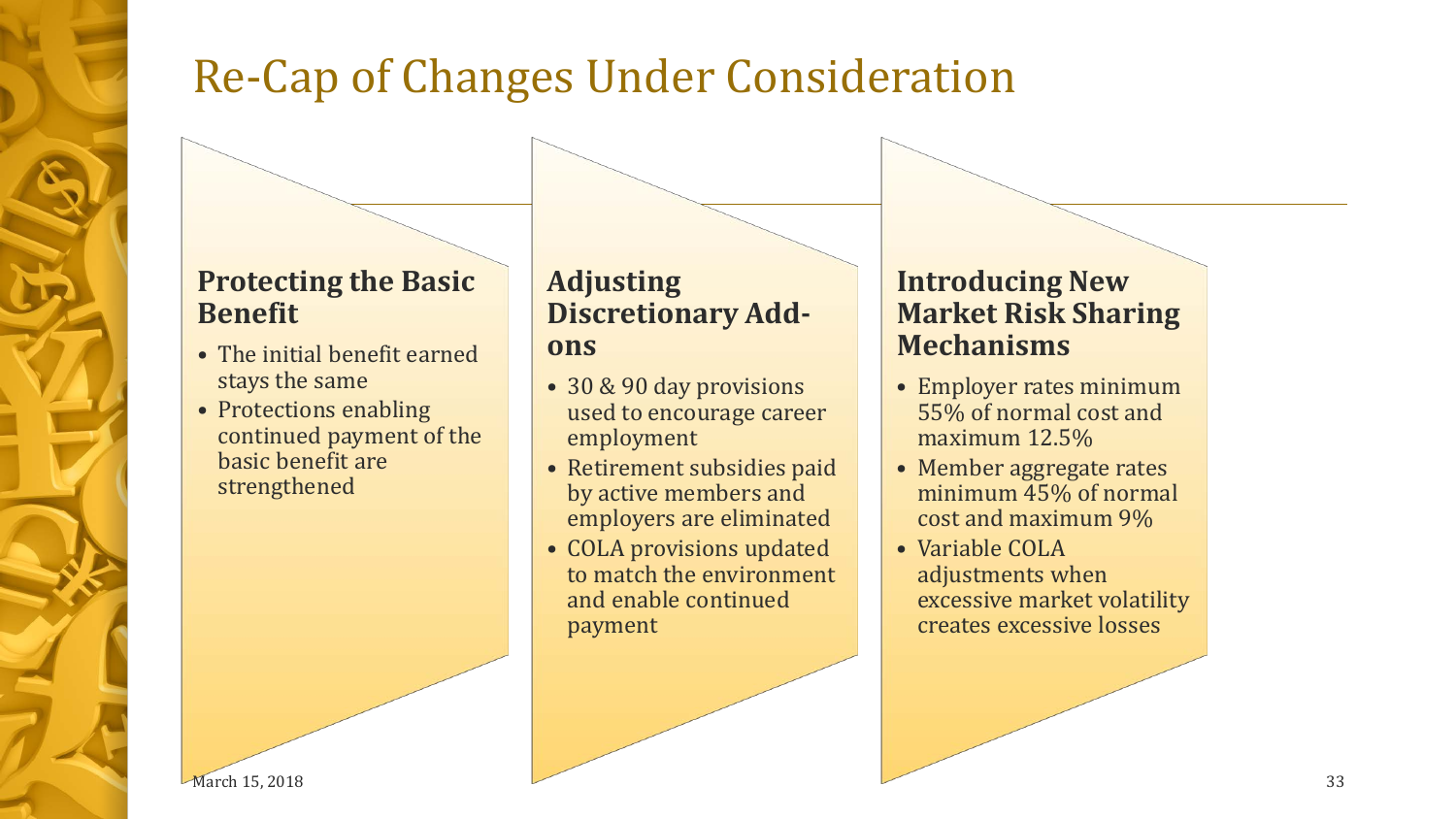# How Have These Changes Been Managed

- These changes were developed by MainePERS in 2016 in response to potentially continuing low-performing markets
- These changes and new framework were reviewed by the PLD Advisory Committee over an 18 month period
- A presentation was available to members, employers and retirees
	- 25 2-hour presentations throughout the state in October and November
	- Over 500 members and employers attended, and a limited number of retirees
	- Feedback was generally positive that MainePERS is protecting the plan before problems occur, although some negative feedback was received
- Input received over the 18-month period was integrated into the changes

March  $15, 2018$   $34$